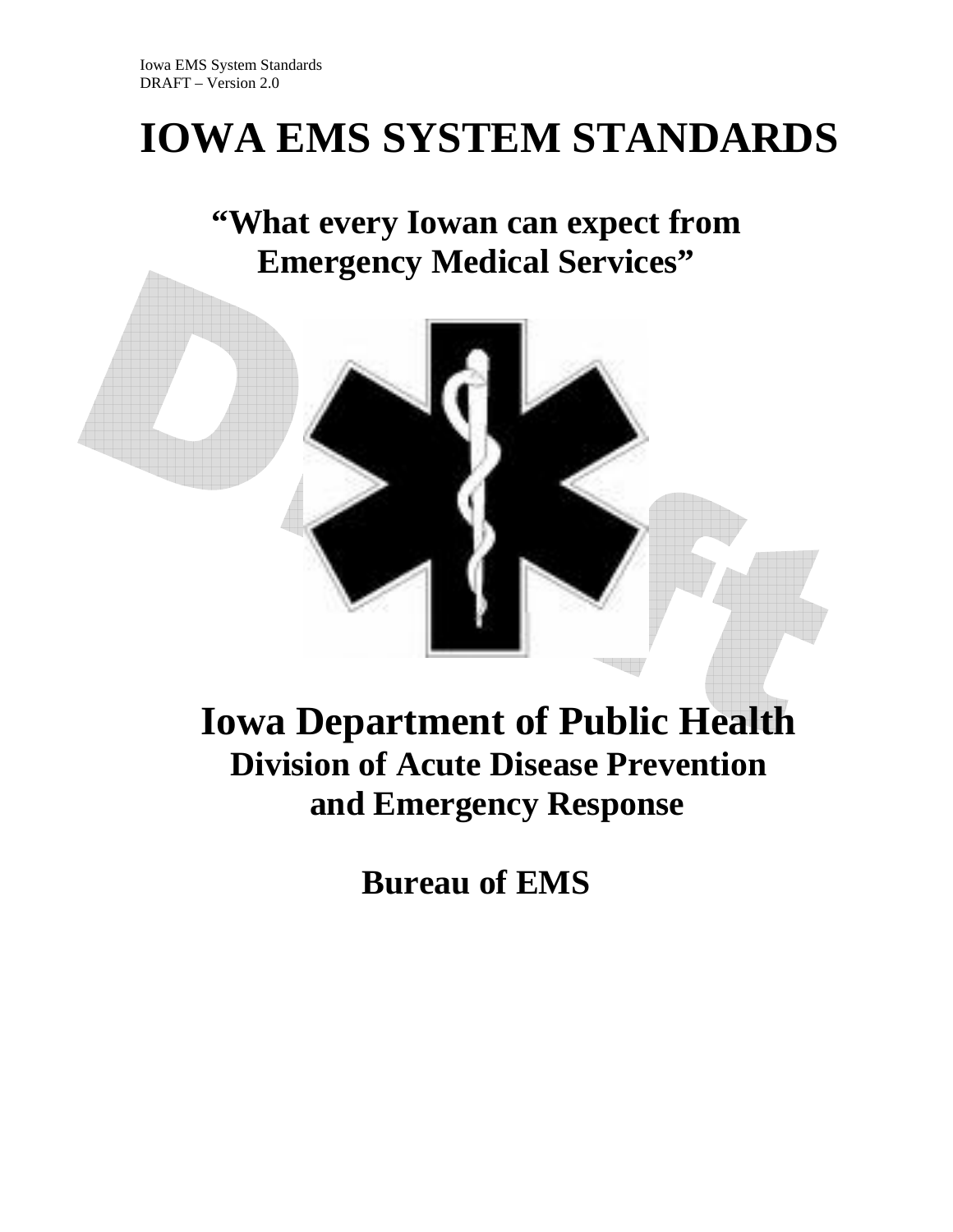> Items with strike through are deleted. Items underlined have been added.

# **Iowa EMS System Standards Overview**

The Iowa EMS System Standards are a change initiative that provides a consistent and accountable approach to promoting and protecting the health of Iowans through EMS. The standards describe, in a tempered and realistic manner, the minimum infrastructure (county) and EMS services that all Iowans can reasonably expect from Emergency Medical Services no matter where they live in the state. Utilizing the Iowa EMS System Standards will attain the goal of designing and implementing an integrated, measurable, sustainable state wide EMS System.

EMS service operations are the responsibility of the individual service program. Service programs shall comply with these standards as part of their county EMS system.

Some of the benefits of implementing and utilizing the Iowa EMS System Standards are:

- Creates an "inclusive system" where all EMS providers, service programs and other health care professions participate in attaining identifiable, measurable minimum standards that will bring consistency to EMS practice. "Standards are statements that define the performance expectations that must be in place for EMS to assure high-quality patient care services."
- Accountability to the public
- Consistent basic(minimal)EMS infrastructure across the state
- Identifying expected range of performance and what is needed to support that performance(capacity)
- Professionalization of EMS
- Increased visibility and understanding of the EMS system by the general public
- Supports ongoing evaluation and improvement of the EMS system
- Increased integration of EMS into the public health system
- Strengthens existing local, county, regional EMS organizations
- Enables proactive initiatives for required law/rule additions or changes
- Enables proactive initiatives for standardized funding mechanisms

#### **Background:**

In October, 2006 the Emergency Medical Services Advisory Council (EMSAC) was approached by the Bureau of EMS to support a change initiative involving EMS system standards. Discussions lead to a motion that "the Bureau should continue to develop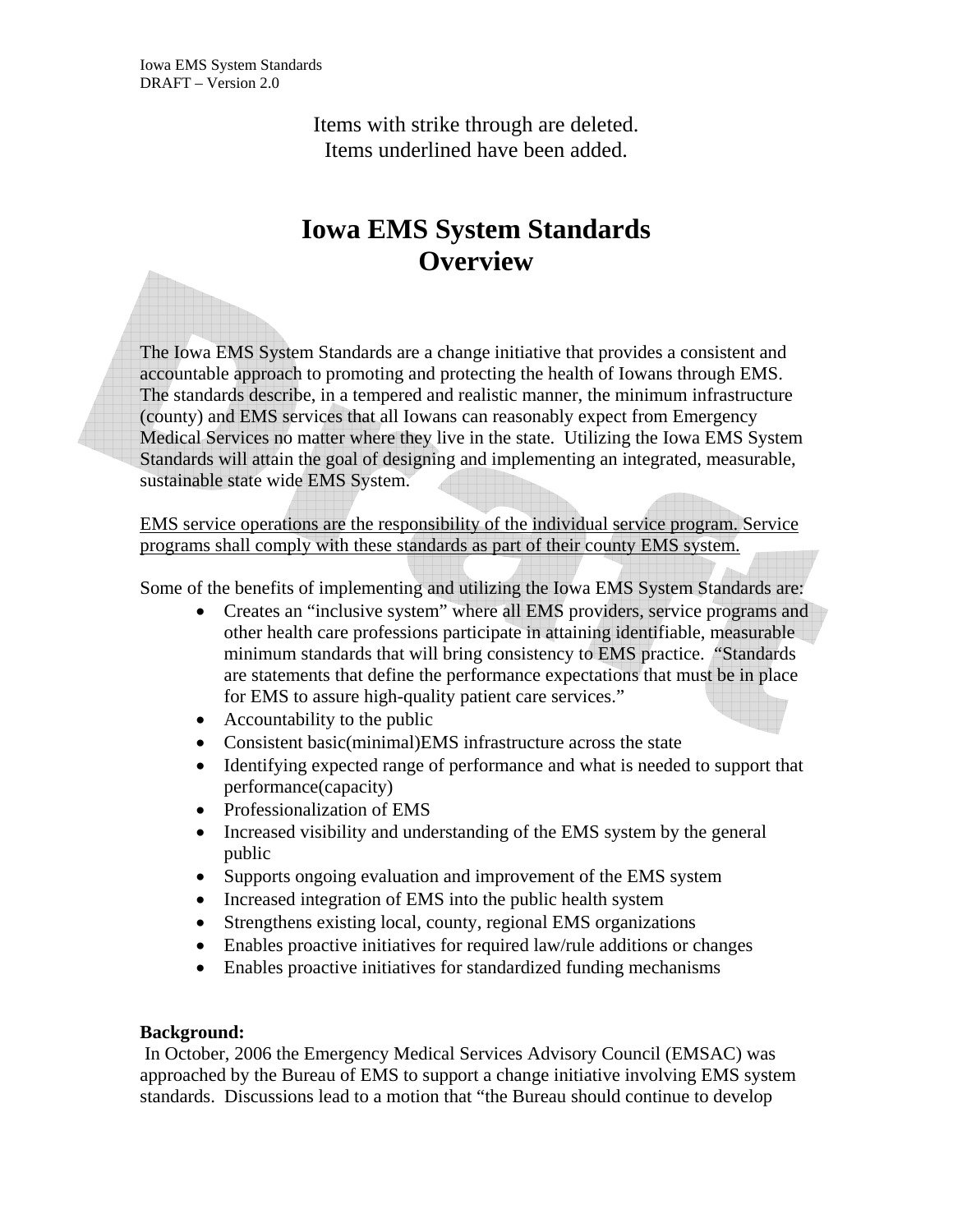draft standards and appoint partners to assist." A group of 26 to 30 individuals were invited to participate through monthly meetings, in the development of a first draft version of minimum Iowa EMS System Standards. Progress reports were given to EMSAC in January and April, with the first draft version delivered to EMSAC in July, 2007.

The stakeholder group reviewed eight areas of EMS system development. These were:

- System Administration
- Staffing/Training
- Communications
- Response/Transportation
- Facilities/Critical Care
- Data collection/System Evaluation
- Public Information/Education
- Disaster Medical Response/Planning

In addition, while developing the minimum Iowa EMS System Standards, the stakeholder group used some guiding principles:

- Define basic minimum services and infrastructure that every EMS system should have in place
- Use clear, concise language that is easily understood by both the EMS/health care community and the general public
- Minimum standards should be measurable
- Keep in mind the principles of the national and state "EMS Agenda for the Future"

#### **Next Steps:**

The first draft version of the Iowa EMS System Standards was received by the EMS Advisory Council on July 11th, 2007. Further input from EMS stakeholders from across the state will be gathered during scheduled presentations from July through September, 2007.

#### **The gathered public comments, public comment period ended September 21, 2007, for the Iowa EMS System Standards have been posted to the Bureau's website.**

A final draft version of the minimum Iowa EMS System Standards will be presented to EMSAC for approval in October, 2007. Once the final draft is approved, pilot evaluations from several areas of the state will be conducted from October, 2007 through October, 2008. These evaluations will identify what is already in place to meet the standards, what is not in place to meet the standards, what measures are needed to meet the standards and what are the costs to meet and maintain the standards. The data from these pilot evaluations will help in the development of a "Roadmap" to address issues of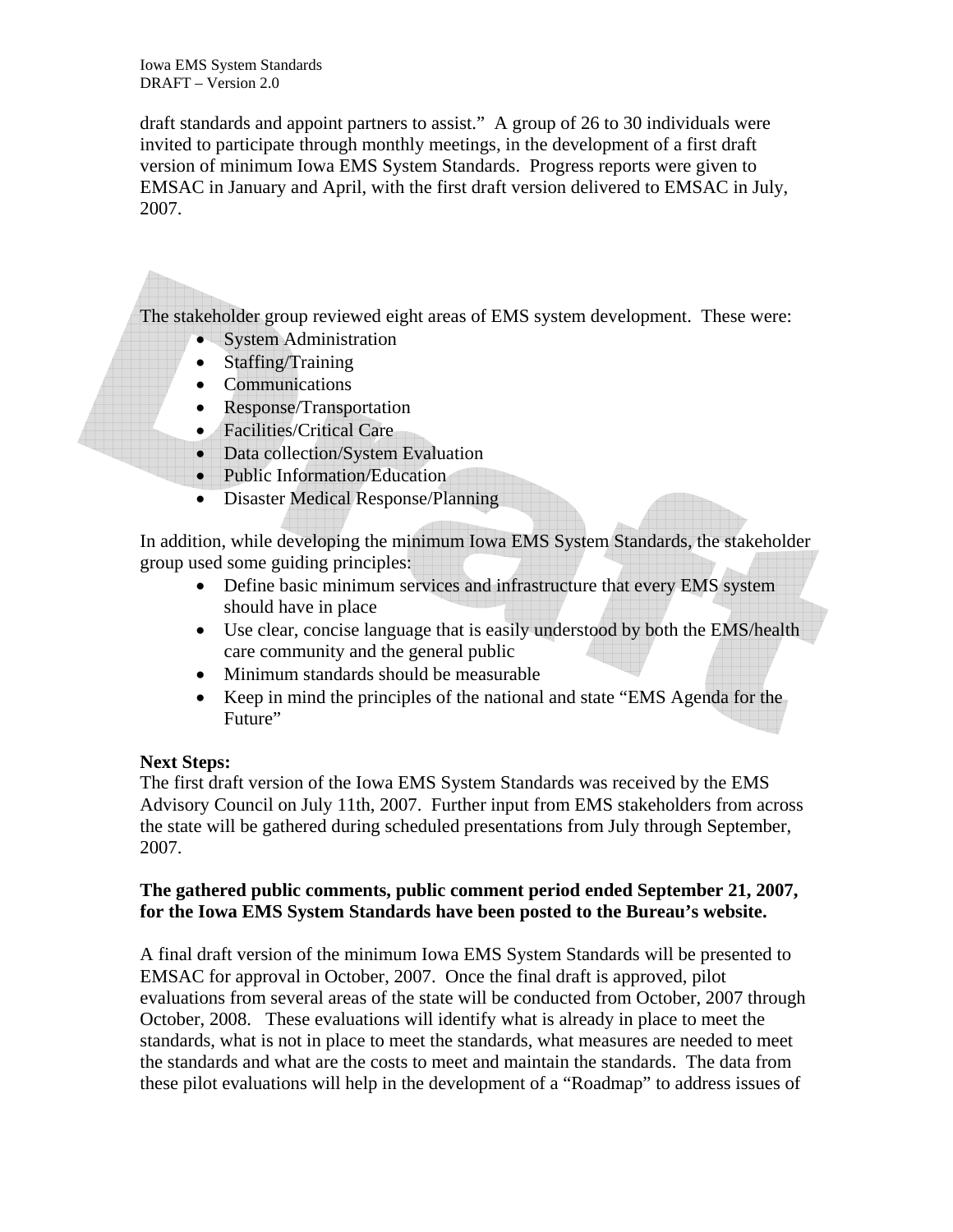accomplishing and maintaining system standards, funding initiatives and law/rule additions/changes possibly needed.

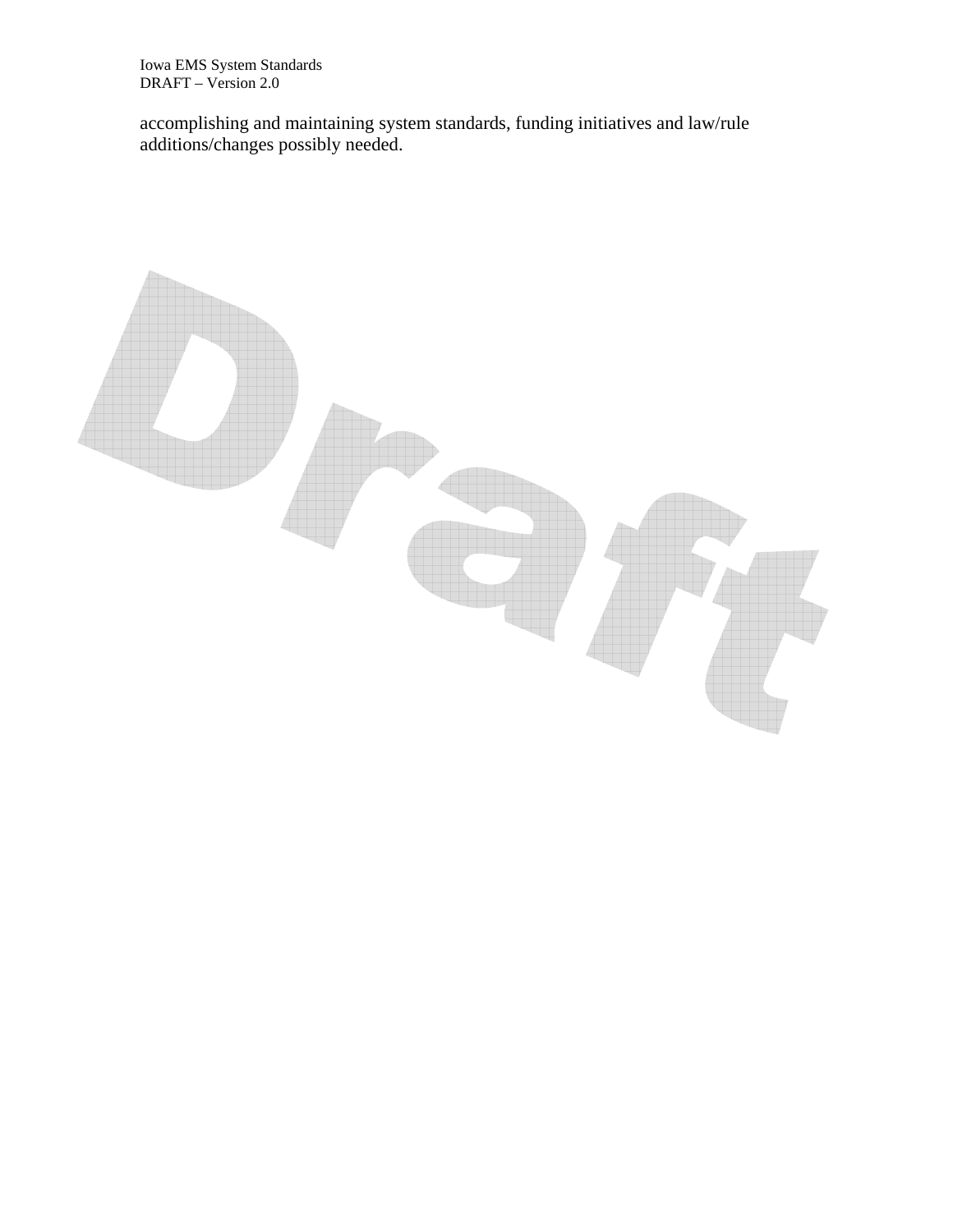# **Iowa EMS System Standards Stakeholder Committee**

Rick Benson Council Bluffs Jeffrey Call Bloomfield Thomas Craighton Hampton Jeff Doerr Dubuque John Fiedler West Des Moines Gene Haukoos Estherville Trica Holden Manly Kerrie Hull Rockwell City Brian Jacobsen Davenport Jerry Johnston Mt. Pleasant Don Lucas Mitchellville Dave Luers Burlington Dr. Dennis Mallory Toledo Dave Miller Harlan Angie Moore Waukee Marty Parbs Marengo Frank Prowant Ankeny Doug Reed **Oakland** Ray Rex Fairfield Matt Ringgenberg Lake City Randy Ross **Onawa** Julie K. Scadden Schaller Scott Slough Greenfield Dave Springer Springfield, Ill. Terry Stecker Sioux City Jim Stephen Mt. Pleasant Dave Tice Charles City Maile A. Timm Story City Thomas Toycen Mt. Vernon Steve Vandenbrink Decorah Dave Wilson Cedar Rapids

Laura Malone Iowa Hospital Association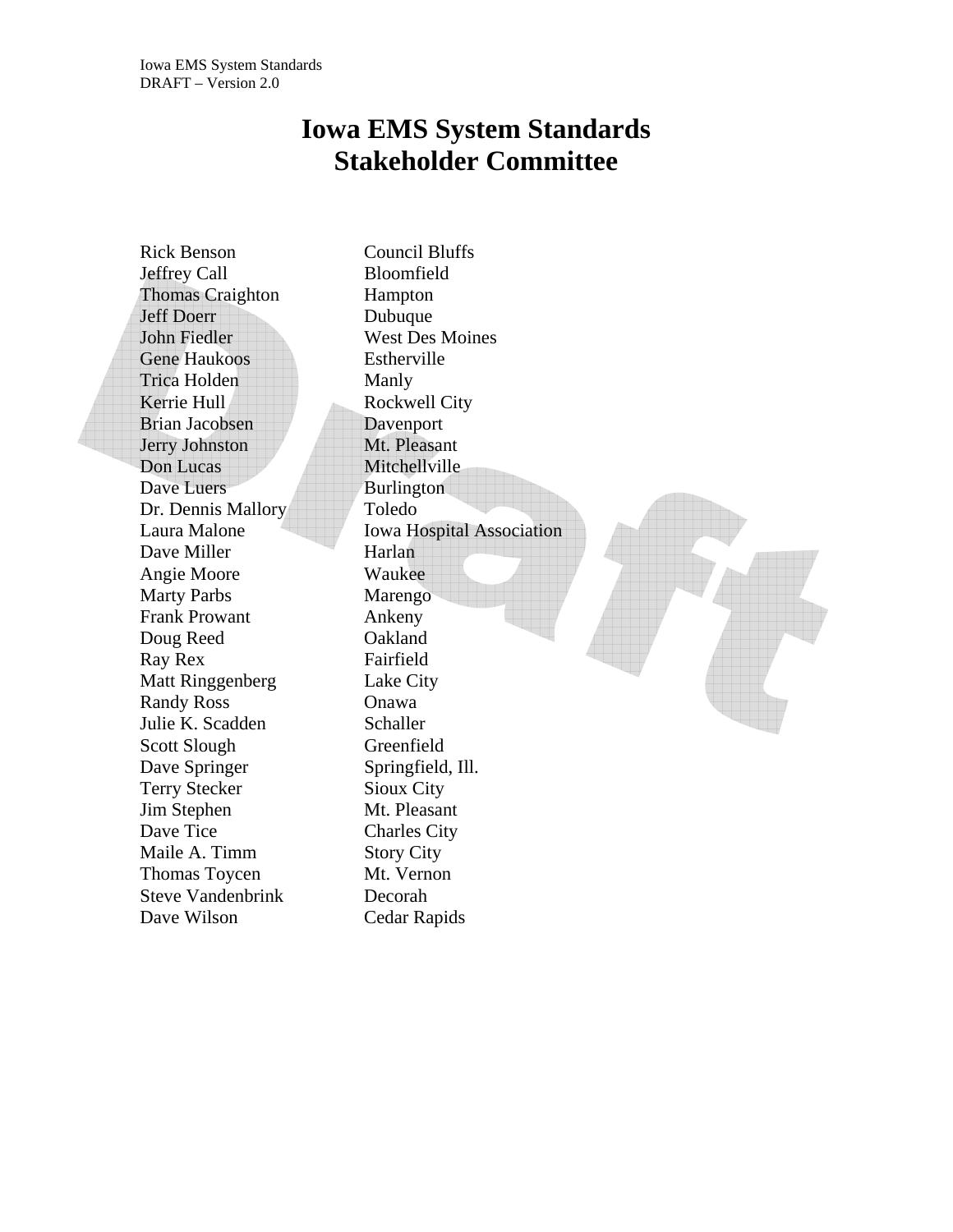# **Iowa EMS System Standards Stakeholder Committee Biographies**

**Rick Benson**---Rick has been involved in EMS since 1986. He has worked in a wide range of EMS professions(volunteer and career) and has background in prehospital, hospital, ground, air medical, private ambulance, fire service. He currently works as the EMS Operations Officer in charge of all EMS related aspects for the Council Bluffs Fire Department.

#### **Jeffrey Call**

**Thomas Craighton**---Thomas is a Paramedic Specialist with a BS from Iowa Christian College. He is a certified AHA BLS Instructor/Trainer, Respiratory Therapy Technician, Fire Fighter I and II with endorsements as an EMS Instructor and Critical Care Paramedic. At present, he is the EMS and Respiratory Care Manager/Coordinator at Franklin General Hospital in Hampton, Iowa. Thomas also serves as a part-time teacher at NIACC; a Flight Paramedic for Air Life North and is a member of the Coulter Volunteer Fire Department. He serves in many other capacities: Vice-President of North Central Iowa EMS; President of the Franklin County EMS Association; Board member of Franklin County 911 Board; member of several EMS, Fire and Respiratory Care boards and associations.

**Jeff Doerr**---Jeff is the Emergency Services Program Manager for Northeast Iowa Community College in Peosta, Iowa. Is a Paramedic Specialist and works for MEDIC EMS in Davenport as well as volunteers for Centralia/Peosta Fire Department and Epworth Fire Department.

**John Fiedler**---John Fiedler is a 16 year veteran in the pre-hospital setting and a registered nurse since 1989. As a nurse he has worked in the critical care units and emergency departments of two hospitals in Iowa, the Trauma Coordinator of a Level 1 Trauma Center and has served as a paramedic specialist level EMS provider(RN Exception) with his local ambulance service. John is currently the State Trauma System Coordinator for the Iowa Department of Public Health; Bureau of EMS. John represented hospitals/trauma care facilities for the EMS System Standards group.

**Gene Haukoos**---Gene has been involved with pre-hospital care since 1968. From 1968 through 1991 he was in the U.S. Navy as Master Chief Hospital Corpsman. Currently he is a Nationally Registered EMT-Paramedic and Iowa Paramedic Specialist for the Estherville Ambulance Service(private service, volunteer paid per call, city and county subsidized). Gene serves as the Emmet County EMS Coordinator(non paid position), a High Risk Entry Team Tactical Medic, Medical Investigator and Public Health Board member.

#### **Trica Holden**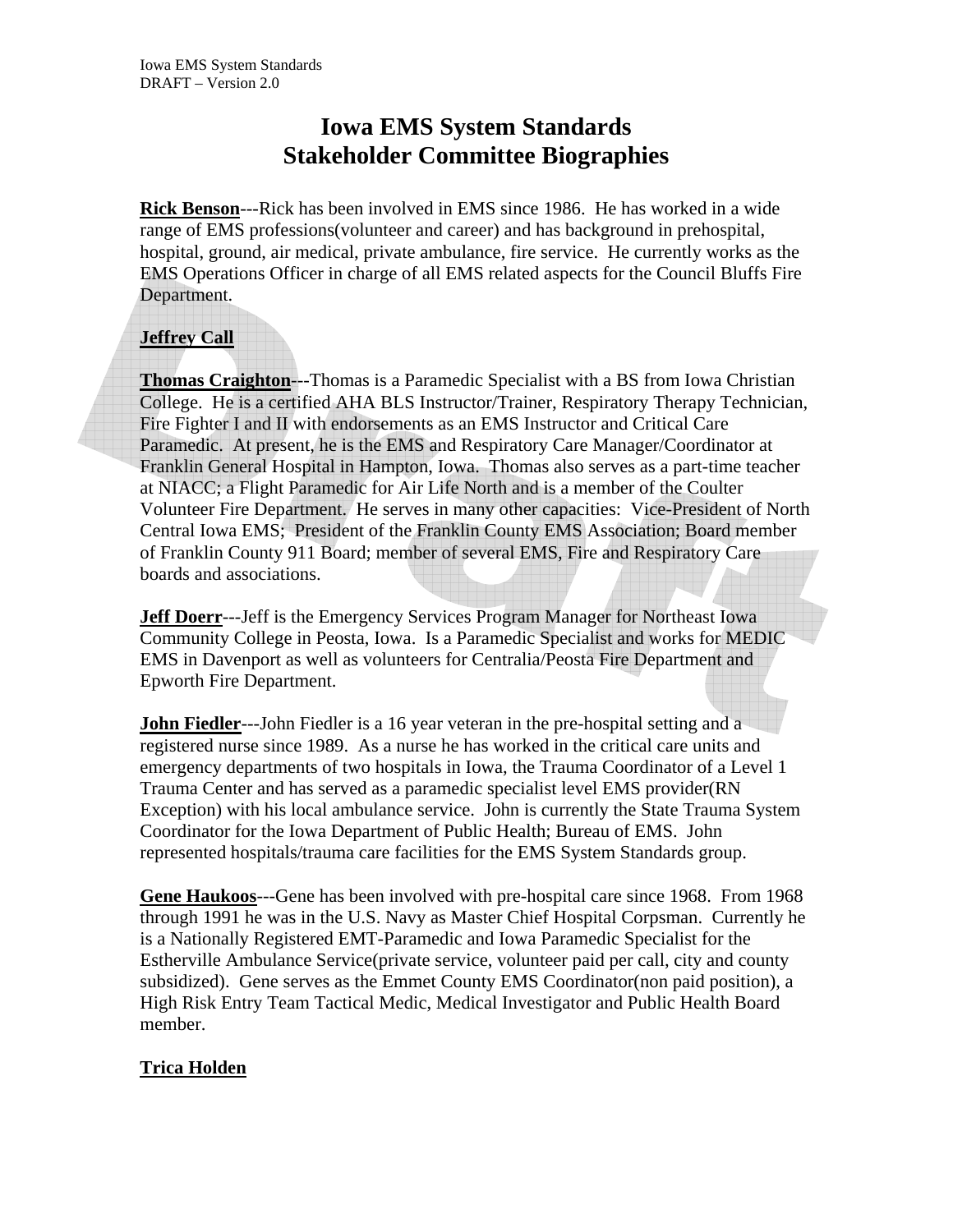**Kerrie Hull**---Kerrie started in EMS with Midwest Ambulance in Des Moines as an EMT-I in 1985. She graduated nursing school from Iowa Methodist Medical Center in 1986 and has worked at Duke University Hospital(Durham, North Carolina) as a trauma nurse, Mercy and Gunderson-Lutheran in La Crosse, Wisconsin in the ICU. While at Gunderson-Lutheran she flew with MedLink Air Helicopter. Kerrie has served as a Supervisor at Stewart Memorial Community Hospital, Lake City, Iowa and volunteers with Lake City Ambulance with RN exception to the Paramedic level. She has served as Calhoun County EMS Coordinator for the past five years. Most recently the county has started a full-time career Paramedic Service in Calhoun county with Kerrie overseeing the operation as well as continuing to be the EMS Coordinator, Emergency Management Coordinator and E911 Coordinator for Calhoun County.

**Brian Jacobsen**---Brian began his EMS career in 1985 as a paid on call EMT/Firefighter for the Chanhassen, Minnesota Fire Department. Since that time has served as a Paramedic for Health East Ambulance Service in Minneapolis; EMS Educator for Risk's Safety Consulting Company, St. Cloud; Paramedic/Field Training Officer/ Medical Director Liaison/Educator for Gold Cross Ambulance/Murphy Ambulance Service, St. Cloud; Paramedic Program Director for Northwest Technical College in East Grand Forks, Minnesota. Currently, Brian is a Death Scene Investigator for the Scott County Medical Examiners Office, Davenport, Iowa; Reserve Deputy Sheriff for the Scott County Sheriff's Office; Paramedic/ Emergency Medical Services Coordinator for the Davenport Fire Department; published author and AHA instructor for over 15 years.

**Jerry Johnston---Jerry Johnston is currently the EMS Director at Henry county Health** Center (HCHC) in Mt. Pleasant, Iowa; a countywide all-ALS system. In addition to his duties in Henry County, he also manages a BLS/ALS Critical Care transport service located in Burlington, Iowa, of which HCHC is part owner. Jerry serves on a variety of local, state and national organizations and associations. He is a Past President of the Iowa EMS Association. He is currently President of the National Association of EMT's; an organization where he has served on the Board of Governors, Executive Council, Board of Directors as well as Treasurer.

#### **Don Lucas**

**David Luers**---David Luers is the Deputy Chief of Operations for the Burlington Fire Department which has five ambulances, two stations, 31 Paramedics, 13 EMT-B's and receives an annual volume of 5400 calls for service. The Burlington Fire Department become the first fire-based Paramedic Ambulance Service in the state of Iowa in 1980 and began offering Critical Care Transport Services in 2004. David joined the department in 1977 and became an EMT-A in 1978, and a Paramedic in 1982. He currently serves on the Des Moines County EMS Association as President, is the Des Moines County representative for the Southeast Iowa EMS Association and is the firebased EMS representative for the Region V HRSA Committee. David is also a member of the Des Moines County Bio-Terrorism Planning Committee, and a member of the Southeastern Community College EMS Advisory Committee. He is a current member and past president of the Southeast Iowa Critical Incident Stress Management Team.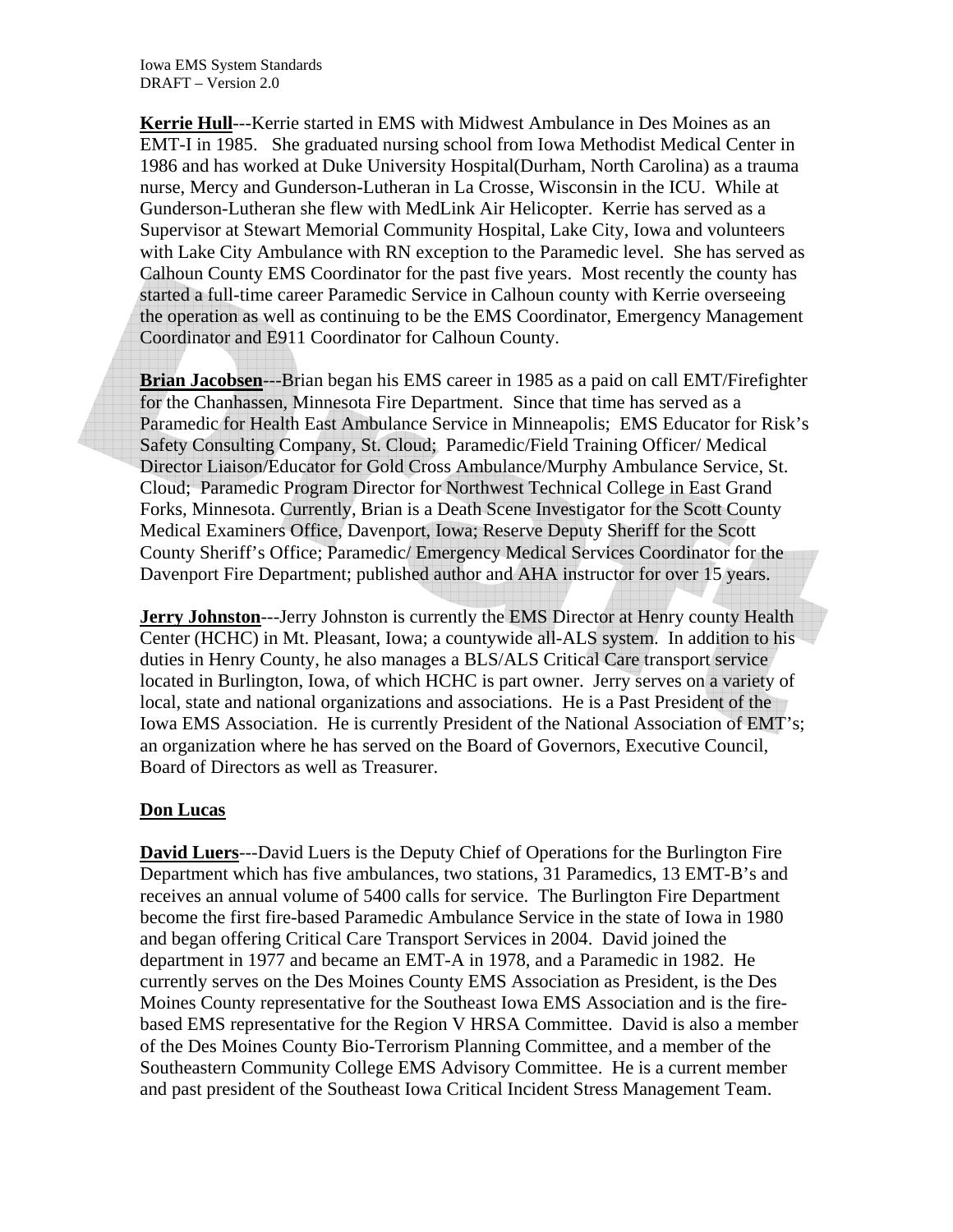**Dr. Dennis Mallory, DO, CMD**---Dr. Mallory currently is the Tama County EMS Medical Director for Toledo, Garwin, Elberon and Montour; Tama County Public Health Chair and Tama County Medical Examiner. He has 35 years experience as a family, emergency, geriatric and rural physician.

**Laura Malone**---RN, BSN, MPA is the Director of Nursing and Clinical Services for the Iowa Hospital Association. Laura currently serves as the Iowa Hospital Association's representative to the Iowa Trauma System Coordinators.

#### **Dave Miller**

**Angie Moore**---Angie is an EMT-Basic for Stuart Rescue, Stuart, Iowa. She has been a past Rescue Captain for Dexter EMS and currently is the EMT-Basic Coordinator at Mercy School of EMS in Des Moines, Iowa.

**Marty Parbs**---Marty is a Paramedic Specialist and currently is the service director for North Benton Ambulance in Vinton, Iowa.

**Frank Prowant**---Frank has been involved in EMS since becoming an EMT-A in 1977. He is currently certified at the Paramedic Specialist level and is the Deputy Chief for the Ankeny Fire Department, Ankeny, Iowa. Frank has worked in the volunteer, private, hospital and fire based EMS systems as both a provider and administrator. He has developed and instructed EMS educational programs since 1983. Frank has significant experience in EMS system design and development, billing and collection system management, and development of Continuous Quality Improvement Programming for public and private EMS services.

#### **Doug Reed**

**Ray Rex**---Ray Rex represents Jefferson County Area Ambulance from Fairfield on the stakeholder group. Ray began as a volunteer EMT-A for the Bonaparte First Responders in October 1992 and a weekend volunteer for the Van Buren County Ambulance in Keosauqua. In March of 2003 Ray became a Paramedic Specialist, having worked his way up from EMT-A, EMT-D and EMT-I. Jefferson County Ambulance is a privately owned contracted service serving the 16,000 residents of the county with annual call volume of 1300-1400. The service maintains 3 rigs and utilize a mix of paid and volunteer staff including 7 Paramedic Specialists, 4 EMT-Is and 6 EMT-Bs. Ray, as a co-owner, continues to work 3 scheduled 24 hour shifts a week as well as serving on local and regional EMS associations in Jefferson County and SE Iowa.

#### **Matt Ringgenberg**

#### **Randy Ross**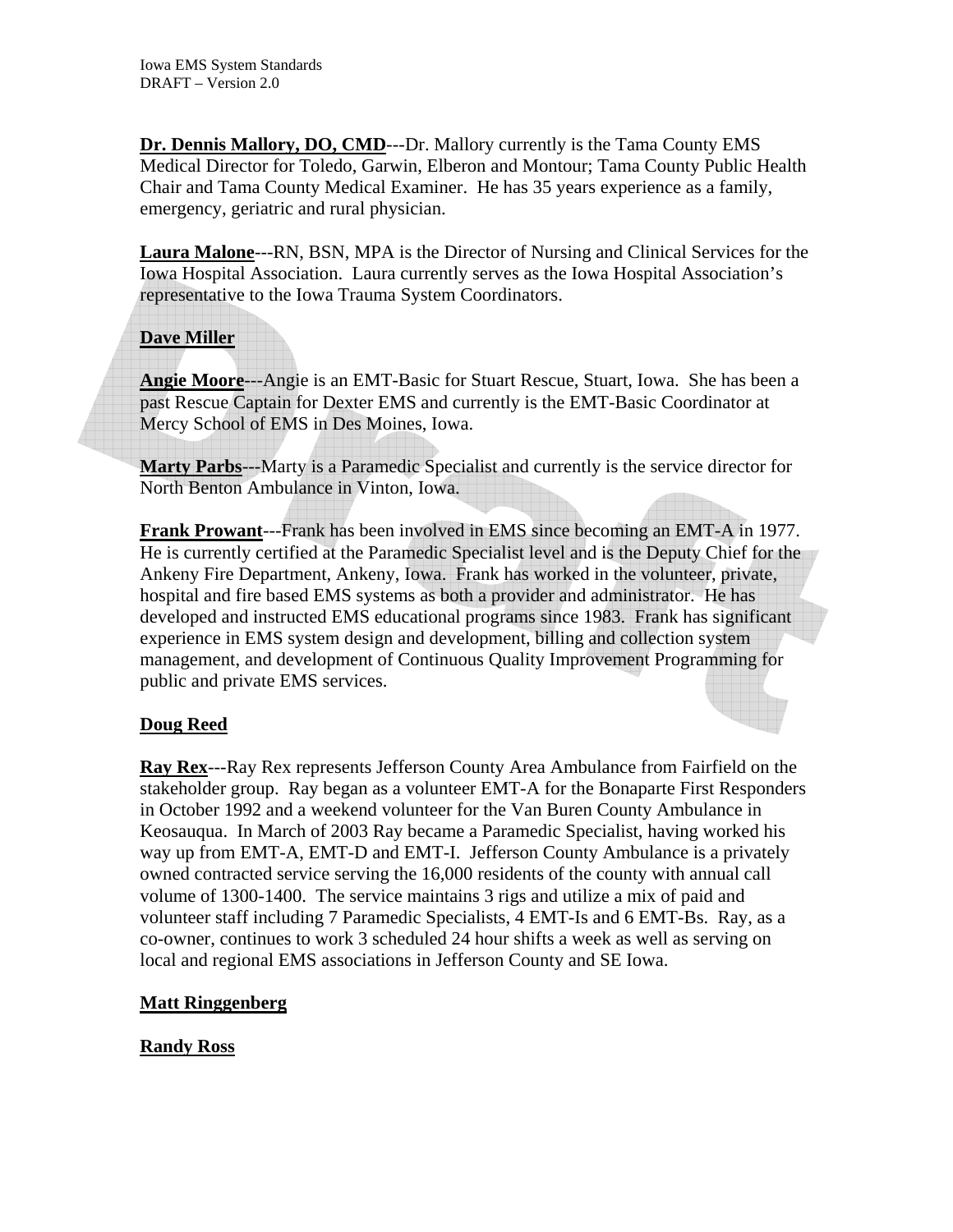**Julie K. Scadden**---Julie Scadden is a Paramedic Specialist with Clive Fire Department and Sac County EMS as well as a volunteer ALS provider for her small town of Schaller, in Northwest Iowa. Julie has worked in hospital based EMS, rural-county system based EMS and urban, fire based EMS throughout her career. Julie is a strong advocate for EMS, serving on numerous boards and committees at local, regional and state levels.

#### **Scott Slough**

**Dave Springer**---Dave Springer has been in EMS since becoming an EMT-A in 1973. He is a practicing EMT-B, EMS Evaluator, EMS Instructor. He continues to instruct BCLS and Traumatic Brain Injury courses. Currently he is the owner of Eastern Iowa EMS and is starting a similar company in Springfield, Ilinois.

#### **Terry Stecker**

**Jim Stephen----Jim is the Operations Coordinator for Henry County Health Center EMS** in Mount Pleasant, Iowa. Jim has been an EMS provider for 18 years and is currently certified as a Paramedic Specialist with endorsements in ACLS, PALS, AMLS, PHTLS. Jim also serves as a National Association of Emergency Medical Technician's liaison.

**Dave Tice**---David is a Paramedic Specialist with 29 years of EMS experience. He started his EMS career as a volunteer with Floyd County Ambulance and then 14 years ago became a full-time Paramedic when TEK Ambulance came to Floyd County. For the last 10 years he has been the Iowa Operations Manager for American Medical Response.

**Maile A. Timm**---Maile A. Timm is employed full-time at Story County Medical in Nevada where she has worked as a Paramedic since 2001. She began her career in EMS in 1993 as a volunteer First Responder with Roland Response Team. Maile joined Story City Ambulance after getting her EMT-B in 1998. In 2000, she received her Iowa Paramedic then took Mercy's bridge to Paramedic Specialist in 2006. Maile is a BLS Instructor and has a BS in English and teaching. She is the Education and Training Officer at Story City Medical Center.

**Thomas Toycen**---Thomas Toycen began his EMS career in 1977 working as an EMT-A for Greater Community Hospital in Creston, Iowa. He has worked for Johnson County Ambulance, the University of Iowa EMSLRC as an EMT-D tape reviewer, Mercy Hospital ER as a Registered Nurse/Certified Emergency Nurse and was a Firefighter/First Responder for the North Liberty Fire Department. Currently he is a Certified Flight Registered Nurse for University of Iowa Air Care.

**Steve Vanden Brink**---Steve is a Paramedic Specialist who currently in the Winneshiek County EMS Association president and Director of Ambulance for Winneshiek Medical Center, Decorah, Iowa. Steve has 16 years of service to rural Iowa with a hospital based EMS service with current call volume of nearly 1500 calls per year. Steve has represented Winneshiek County EMS Association in several roles including President, Vice President and Treasurer. Steve is an active individual with roles that include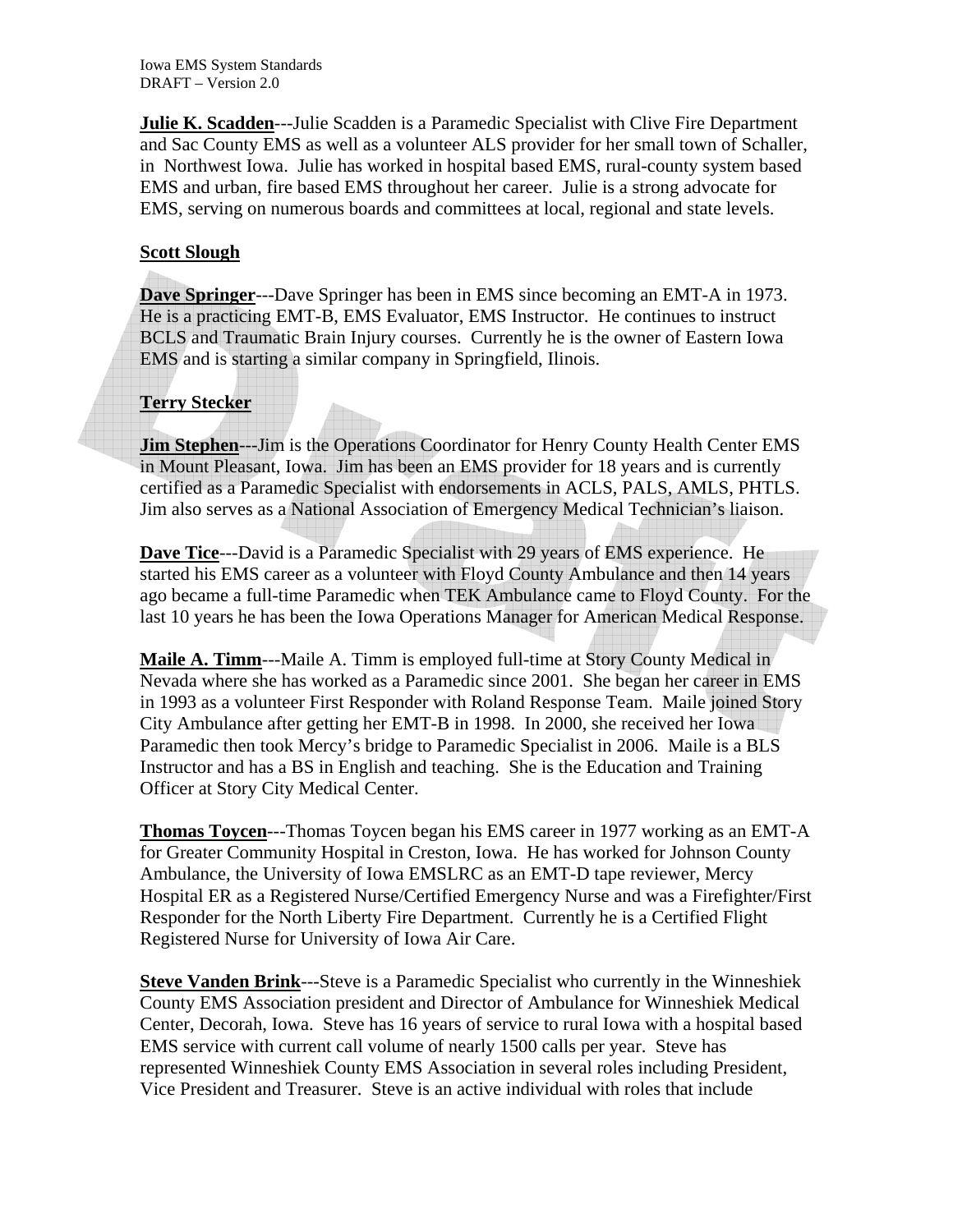member of IEMSA, Decorah Fire Department, NICC EMS Advisory Board and Safety Officer for Winneshiek Medical Center.

**Dave Wilson**---Dave has over 21 years of experience serving as a certified Fire Fighter 2, ERT, Paramedic Specialist( Area Ambulance, Hiawatha Fire and EMS, Johnson County Ambulance Service), EMS and Haz Mat Operations Instructor, EMD 911 dispatcher, Flight Paramedic(Lifeguard Air Ambulance/St. Luke's, Cedar Rapids, Iowa), past President of Linn County EMS Association, and various management roles at Area Ambulance Service in Cedar Rapids, Iowa. Dave has extensive experience with disaster management and planning, Federal and Iowa DMAT teams, designing Major Incident Response trailers, responding to TYPE 1 incidents(Hurricane Katrina, Rita, Wilma). Dave has been recognized professionally as an NDMS Distinguished Member of the Year in 2005 and 2006. He was selected by his peers as the Iowa Career Paramedic of the Year in 2005. Presently, Dave is completing a degree in Homeland Security and serves as the Johnson County EMA Coordinator.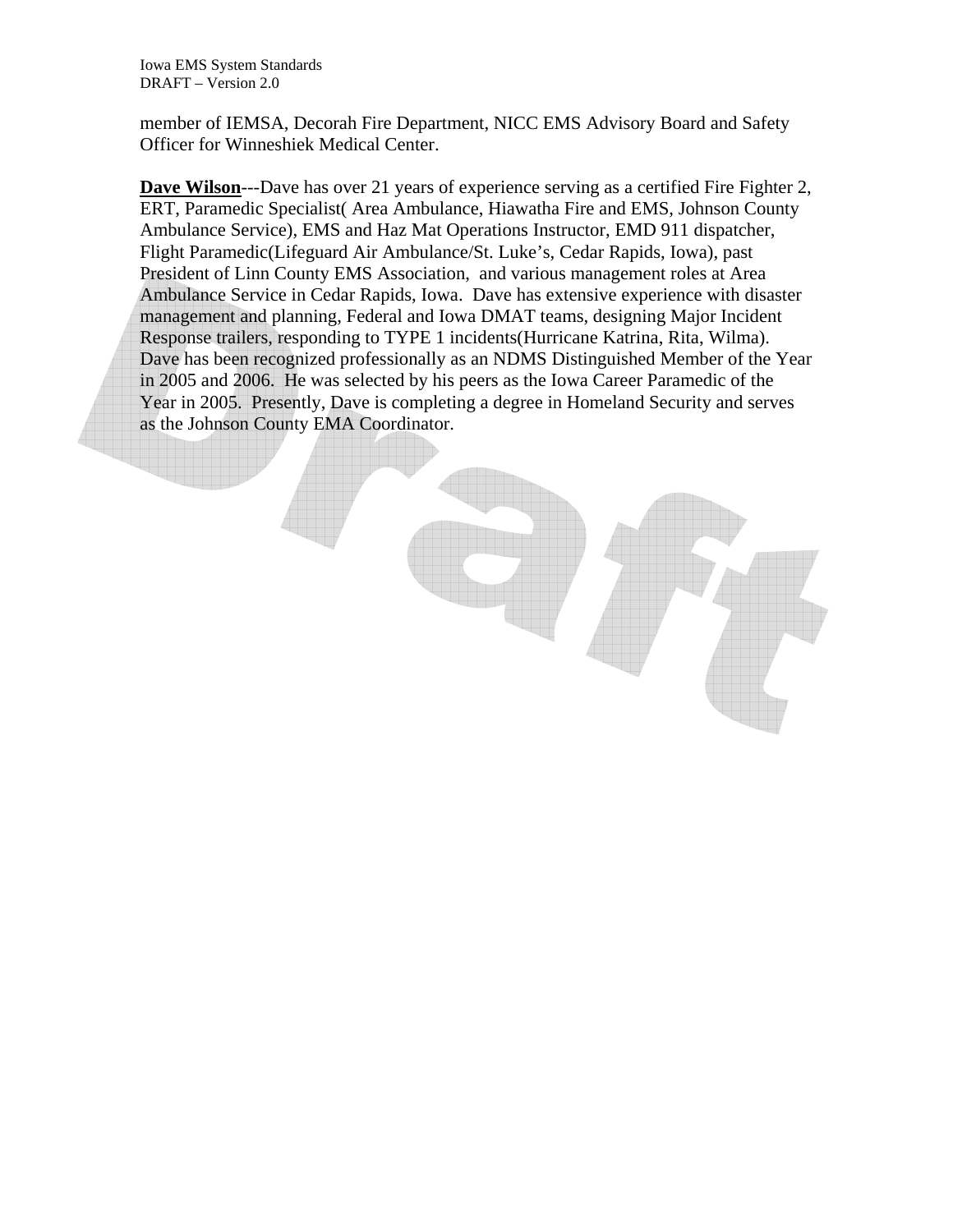#### Glossary of Terms

**ALS**-Interventions identified at the Paramedic level or above

**Ambulance**-As defined by rule: 641-132.1 (147A) Definitions. "Ambulance" means any privately or publicly owned ground vehicle specifically designed, modified, constructed, equipped, staffed and used regularly to transport the sick, injured or otherwise incapacitated."

**Audit-**Review of a process

**BLS-**Interventions identified at the Intermediate level or below

**Certification-** State of Iowa EMS Certification

**Credentialing-**The process for ensuring knowledge, skills and ability to participate within the system

**EMD (Emergency Medical Dispatch) -** "Emergency Medical Dispatching" shall mean the reception, evaluation, processing, provision of dispatch life support, management of requests for emergency medical assistance, and participation in ongoing evaluation and improvement of the emergency medical dispatch process. This process includes identifying the nature of the request, prioritizing the severity of the request, dispatching the necessary resources, providing medical aid and safety instructions to the callers and coordinating the responding resources as needed but does not include call routing per se.

**CQI-** As defined by rule: 641-132.1 (147A) Definitions. "Continuous quality improvement (CQI)" means a program that is an ongoing process to monitor standards at all EMS operational levels including the structure, process, and outcomes of the patient care event." This can change to fit the system.

**EMS**- As defined by rule: 641-132.1 (147A) Definitions. "Emergency medical services" or "EMS" means an integrated medical care delivery system to provide emergency and non-emergency medical care at the scene or during out-of-hospital patient transportation in an ambulance."

**First Responder-**State of Iowa EMS provider at least equipped with an AED

**Medical Director-** As defined by rule: 641-132.1 (147A) Definitions. "Medical director" means any physician licensed under Iowa Code chapter 148, 150, or 150A who shall be responsible for overall medical direction of the service program and who has completed a medical director workshop, sponsored by the department, within one year of assuming duties."

 **NIMS-** National Incident Management System.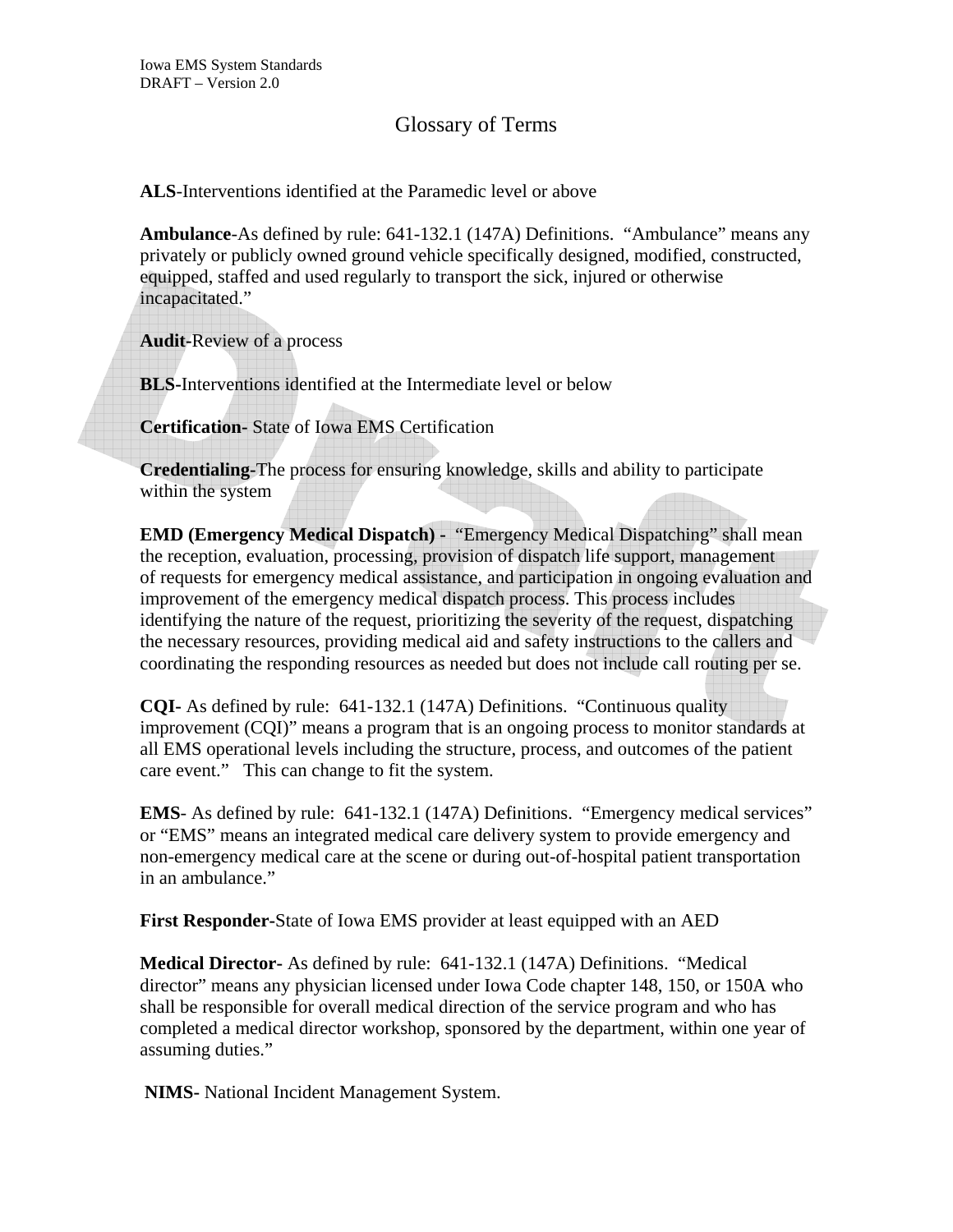#### **Rural-**Non-Urban areas

**System-** A coordinated EMS delivery model. The system as a minimum will be countywide.

**County EMS System-**- A coordinated EMS delivery model. The system as a minimum will be a county, with multi-county cooperation/regionalization acceptable.

**Urban-**Communities within a county with a population greater than 10,000

**Wilderness-**Area without infrastructure

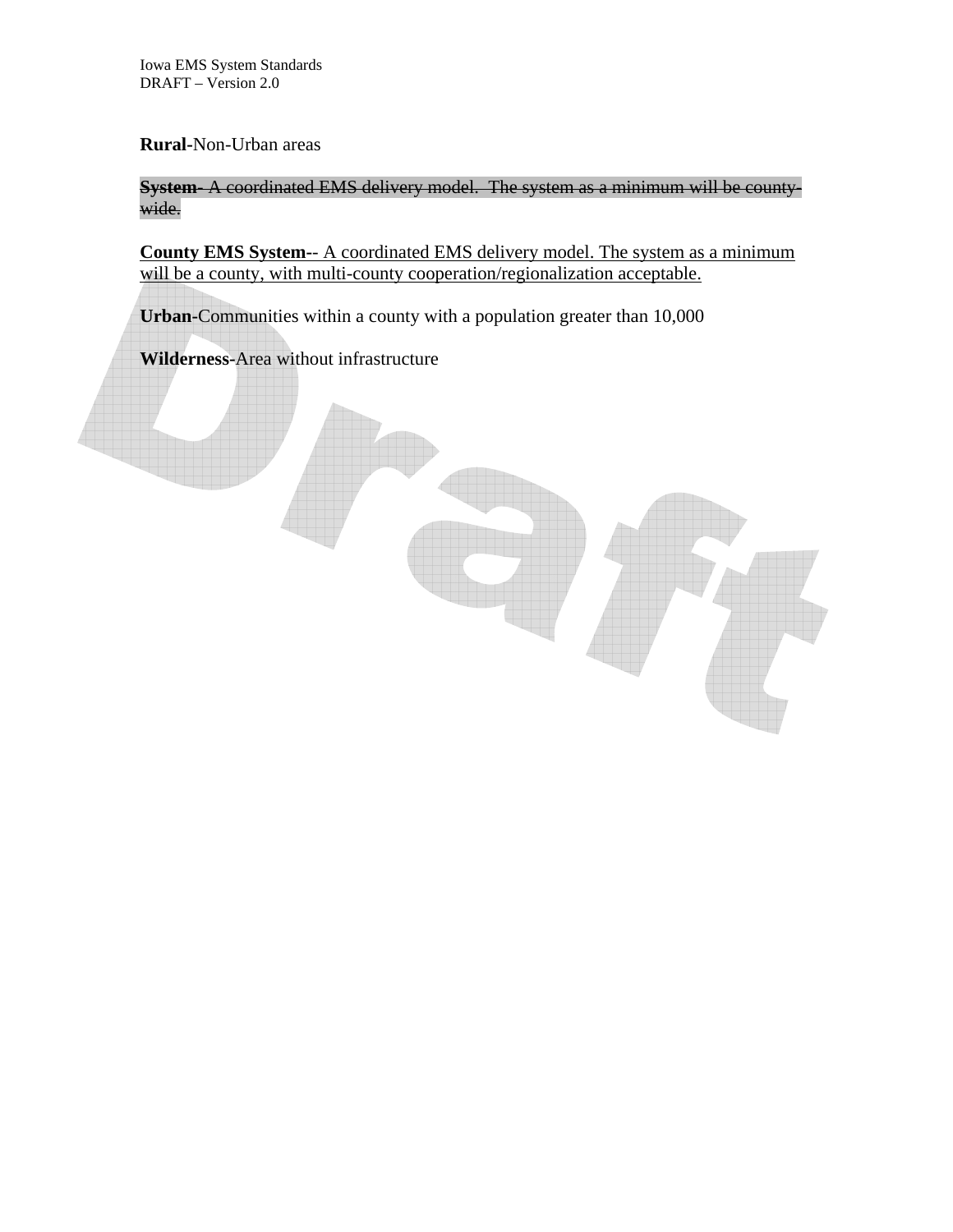# **System Organization and Management**

# **1.01 System Administration: County EMS System Structure**

**MINIMUM STANDARD:** *Each county Board of Supervisors shall make provisions for, by whatever means necessary, emergency medical services treatment and transport for all within the county, to meet Iowa EMS System Standards. The county EMS system shall have a formal organization chart that identifies who is responsible for implementing the Iowa EMS system standards. Each county Board of Supervisors shall be responsible for the approval of services within their EMS system based on a needs assessment.* 

# **1.02 System Administration: County EMS System Mission**

**MINIMUM STANDARD:** *Each county EMS system shall have a written vision and mission statement and will meet at least annually to engage in strategic planning. Each county EMS system shall have a continuous quality improvement and evaluation process to identify system changes. The county EMS system shall have a formal organization chart that identifies who is responsible for implementing the Iowa EMS system standards.*

# **1.03 System Administration: Public Impact**

**MINIMUM STANDARD:** *Each county EMS system shall have a mechanism to seek and obtain appropriate consumer and health care provider input.* 

# **1.04 System Administration: Medical Director**

**MINIMUM STANDARD:** *Each county EMS system shall have an active medical director. Systems with multiple medical directors shall form a medical advisory council to support the system medical director.* 

# **1.05 System Administration: Planning Activities-System Plan**

**MINIMUM STANDARD:** *Each county EMS system shall develop an EMS System Plan, based on community need and utilization of appropriate resources, and shall submit it to the EMS Bureau via the Regional EMS Coordinator. The plan shall:* 

- *a. Assess how the current system meets these guidelines*
- *b. Identify system needs for patients within each of the targeted clinical categories/special populations, and*
- *c. Provide a methodology and timeline for meeting these needs*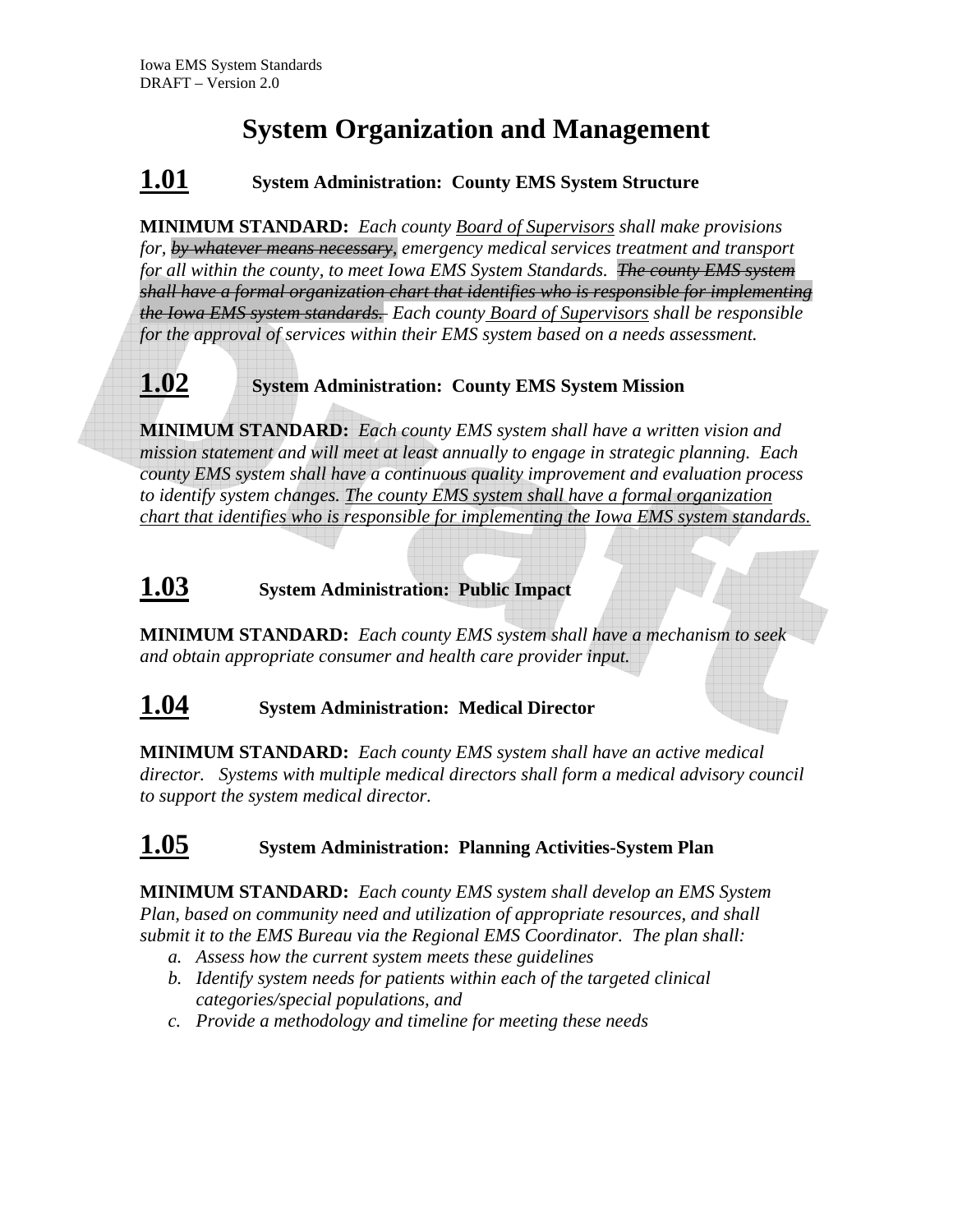# **1.06 System Administration: Planning Activities-Annual Plan Update**

**MINIMUM STANDARD:** *Each county EMS system shall develop an annual update to its EMS System Plan and shall submit it to the EMS Bureau* via the Regional EMS Coordinator. *The update shall identify progress made in plan implementation and changes to the planned system design.* 

# **1.07 System Administration: Planning Activities-Trauma Plan**

**MINIMUM STANDARD:** *The county EMS system shall follow the state trauma system guidelines.* 

**1.08 System Administration: Planning Activities-Advanced Life Support (ALS) Planning** 

**MINIMUM STANDARD:** *Each county EMS system shall have a plan for the provision of ALS care.* 

# **1.09 System Administration: Planning Activities-Inventory of Resources**

**MINIMUM STANDARD:** *Each county EMS system shall develop a detailed inventory of EMS resources (e.g., personnel, vehicles, and facilities) within its area and, at least annually, shall update this inventory.* 

### **1.10 Planning Activities: System Participants**

**MINIMUM STANDARD***: Each county EMS system shall ensure that system participants conform to their assigned EMS system roles and responsibilities.* 

### **1.11 Regulatory Activities: Review & Monitoring**

**MINIMUM STANDARD***: Each county EMS system shall provide for review and monitoring of EMS system operations.* 

# **1.12 Regulatory Activities: Policy & Procedures Manual**

**MINIMUM STANDARD***: Each county EMS system shall develop policies and procedures that implement the Iowa EMS system standards. The system shall ensure that the manual is available to all EMS system providers (including public safety agencies, ambulance services, non-transport services, air-medical services, and hospitals) within the system.*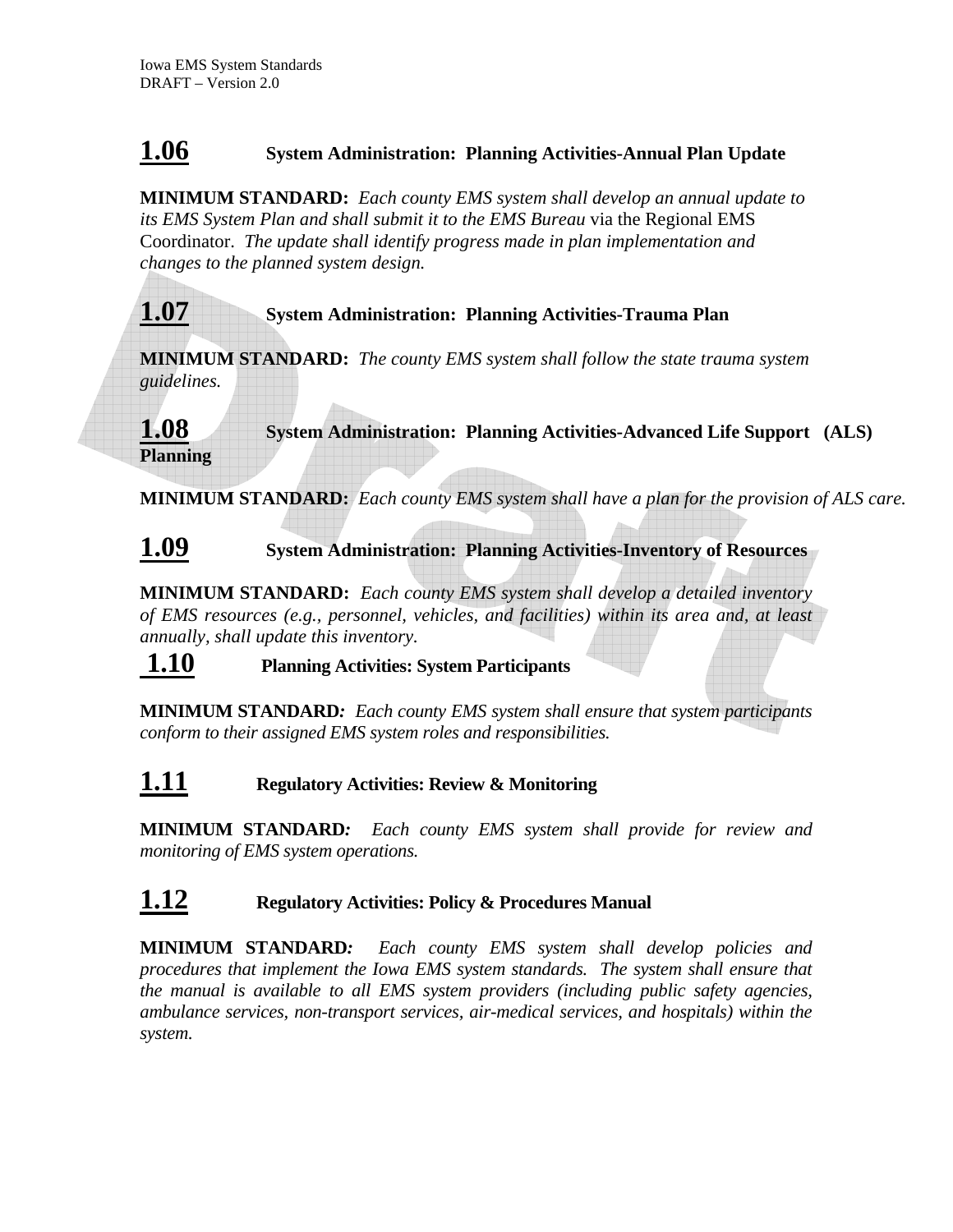# **1.13 Regulatory Activities: Compliance with Policies**

**MINIMUM STANDARD***: Each county EMS system shall have a mechanism to review, monitor, and ensure compliance with system policies at least annually.* 

# **1.14 System Finances: Funding Mechanism**

**MINIMUM STANDARD***: Each county EMS system shall identify funding mechanisms that are sufficient to ensure its continued operation and shall maximize use of its fiscal resources.* 

# **1.15 Medical Direction: Medical Direction**

**MINIMUM STANDARD***: Each county EMS system shall plan for medical direction within the EMS system. The plan shall identify the role of hospitals, alternative medical control and the roles, responsibilities, and relationships of out of-hospital and hospital providers.*

# **1.16 Medical Direction: Continuous Quality Improvement**

**MINIMUM STANDARD***: Each county EMS system shall establish and utilize a CQI program. This may include use of provider-based programs that are approved by the county EMS system and that are coordinated with other system participants.* 

# **1.17 Medical Direction: Policies, Procedures & Protocols**

**MINIMUM STANDARD***: Each county EMS system shall develop written policies, procedures, and/or protocols including, but not limited to:* 

- *Triage*
- *Treatment*
- *Medical dispatch protocols*
- *Transport/tiered response/provision of ALS care*
- *On-scene treatment times*
- *Transfer of emergency patients*
- *Standing orders*
- *Hospital contact*
- *On-scene physicians and other medical personnel*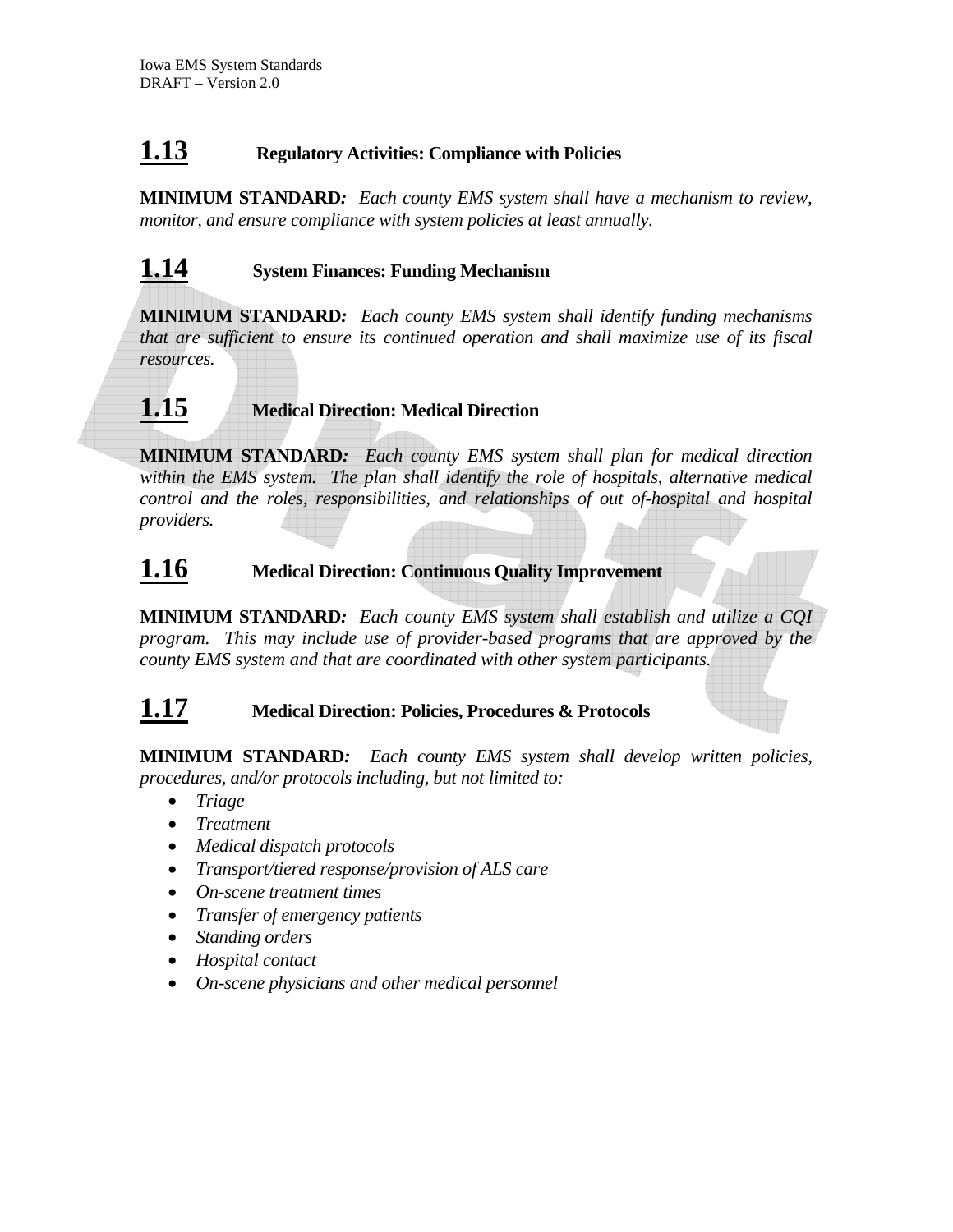# **1.18 Medical Direction: Do Not Resuscitate (DNR) Policy**

**MINIMUM STANDARD***: Each county EMS system shall have a policy regarding "Do Not Resuscitate (DNR)" situations in the out of hospital setting, in accordance with Iowa Administrative Code—641-Chapter 142.* 

# **1.19 Medical Direction: Determination of Death Policy**

**MINIMUM STANDARD***: Each county EMS system, in conjunction with the county medical examiner, shall develop a policy regarding determination of death, including deaths at the scene of apparent crimes.* 

#### **1.20 Medical Direction: Reporting of Abuse**

**MINIMUM STANDARD***: Each county EMS system shall ensure that providers have a mechanism for reporting child abuse, and dependant adult abuse.* 

# **1.21 Medical Direction: Inter-facility Transfer**

**MINIMUM STANDARD:** *The county EMS medical direction, in conjunction with transferring facilities, shall establish policy & procedures for out of hospital medical personnel during inter-facility transfers.*

# **1.22 Medical Control**

**MINIMUM STANDARD:** *Each county EMS system shall develop and utilize a medical control plan.* 

# **1.23 On-Line Medical Direction**

**MINIMUM STANDARD***: Each county EMS system shall have on-line medical direction available that is provided by a hospital physician or physician designee or supervising physician.*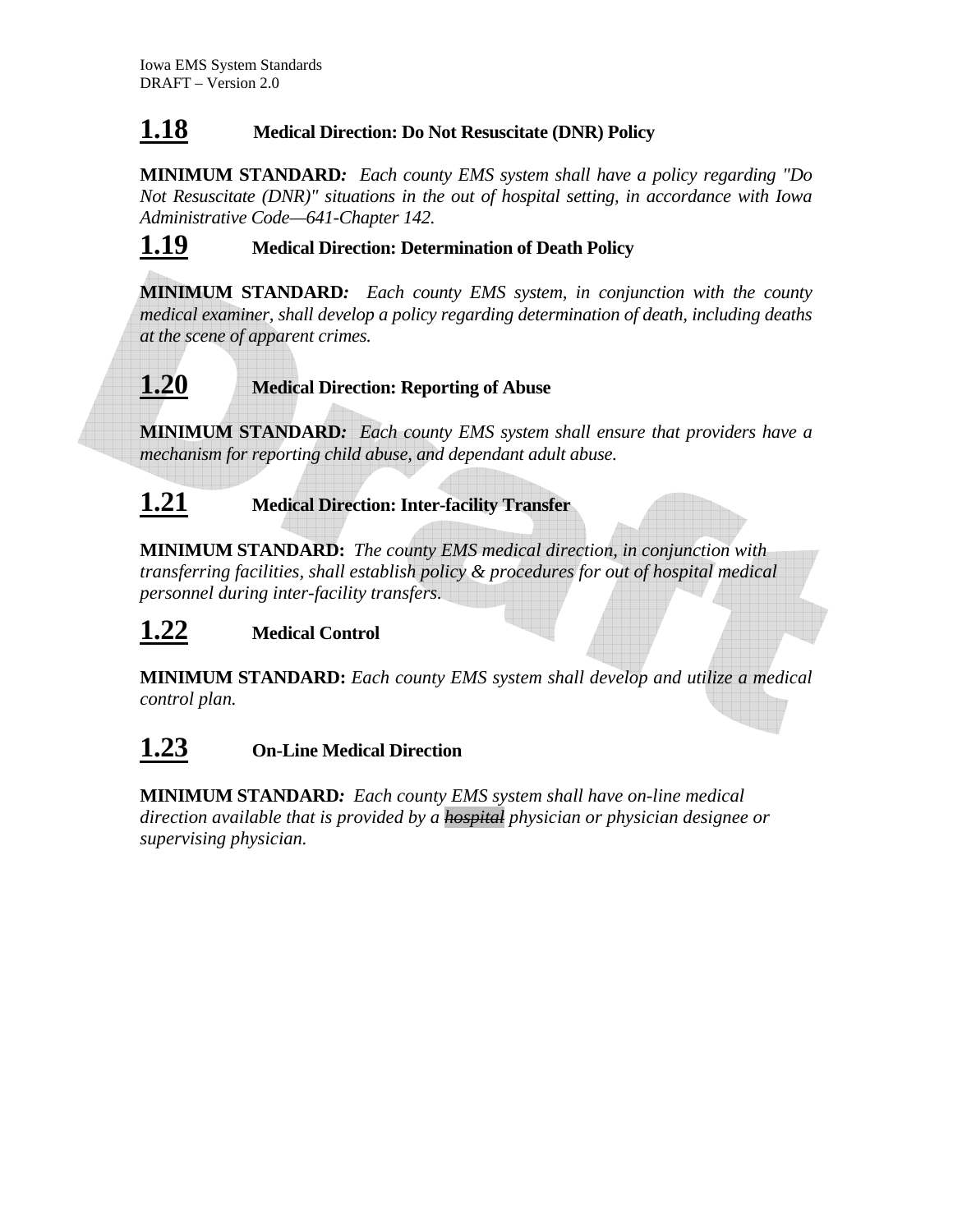# **Staffing and Training**

# **2.01 Local EMS System: Assessment of Needs**

**MINIMUM STANDARD***: The county EMS system shall, at least annually, assess staffing and training needs.* 

# **2.02 Local EMS System: Personnel**

**MINIMUM STANDARD***: The county EMS system shall have mechanisms to verify current certification. reviews, in accordance with state regulations. This shall include a process for out of hospital providers to identify and notify the bureau of EMS, as required by rule, of occurrences that impact EMS certification. Individual services with in a county EMS system shall have a plan in place to credential personnel as applicable to EMS certification levels and local protocol as authorized by the medical director.* 



**2.03 Dispatchers: Dispatch Training**

### **MINIMUM STANDARD***:*

*Public safety answering point (PSAP) operators with medical dispatch responsibilities and all medical dispatch personnel (both public and private) shall be trained/certified using an approved program and maintain certification with continuing education. in accordance with the EMS Bureau's Emergency Medical Dispatch Guidelines.*

# **2.04 First Responders (non transport): First Responder Staffing**

**MINIMUM STANDARD***: The county EMS System shall ensure at least one person on each non-transporting EMS response shall be a currently certified EMS provider.* 

# **2.05 First Responders (non transport): Response**

**MINIMUM STANDARD***: Public safety agencies and industrial first-aid teams shall be utilized in accordance with county EMS system policies.* 

# **2.06 First Responders (non transport): Medical Control**

**MINIMUM STANDARD***: Non-transporting EMS programs shall operate under medical direction policies, as specified by the county EMS system medical direction.*

# **2.07 Transporting Personnel**

**MINIMUM STANDARD***: The county EMS system shall ensure that all transporting units shall meet state personnel minimum staffing requirements.*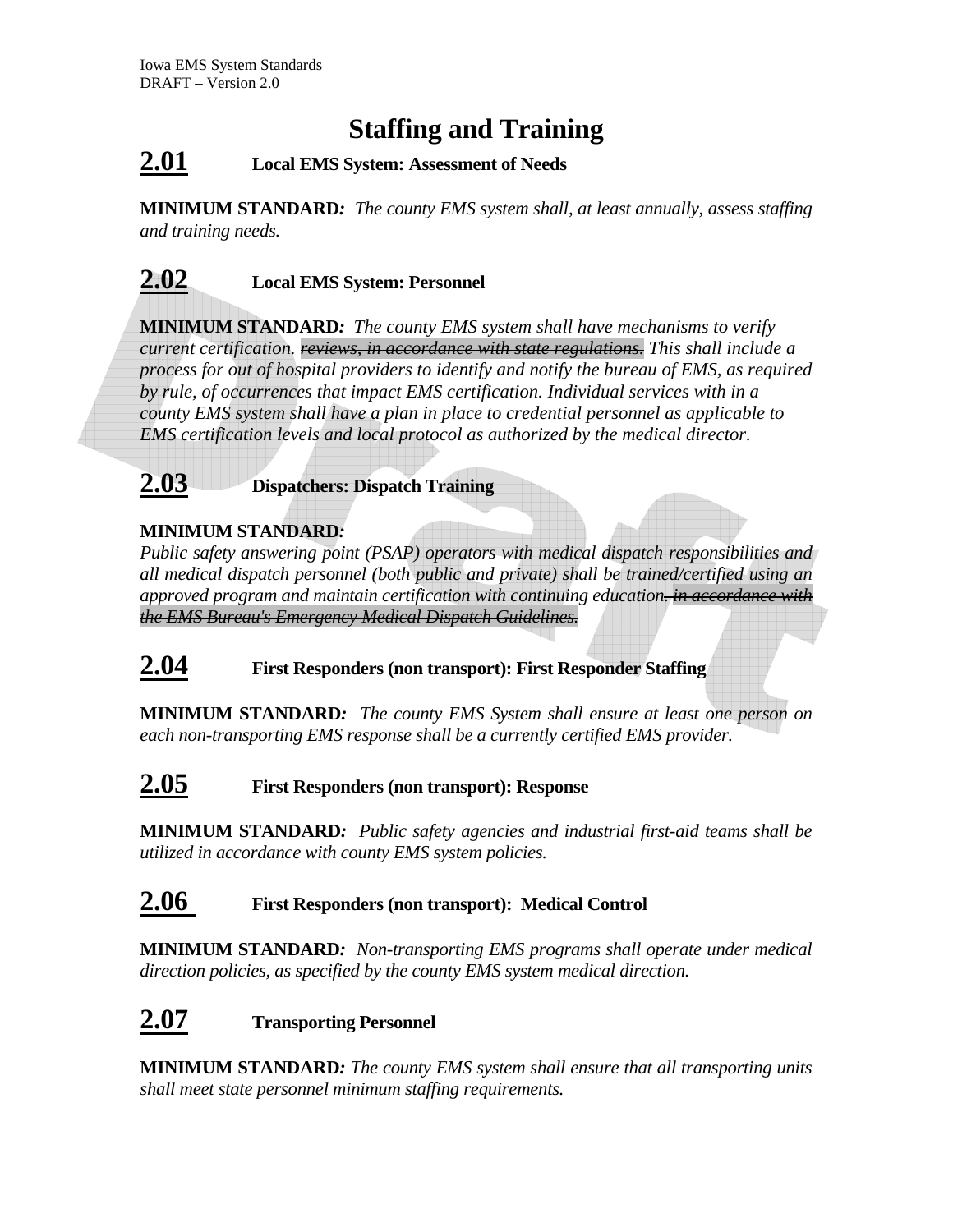# **2.08 Trauma Care Facility Verification**

**MINIMUM STANDARD***: The county EMS system shall participate in the trauma verification process.* 

# **2.09 Hospitals: Communications**

**MINIMUM STANDARD:** *The county EMS system shall ensure all hospital/alternative base station personnel who provide medical direction to out of hospital personnel shall be knowledgeable about county EMS system policies and procedures.* 

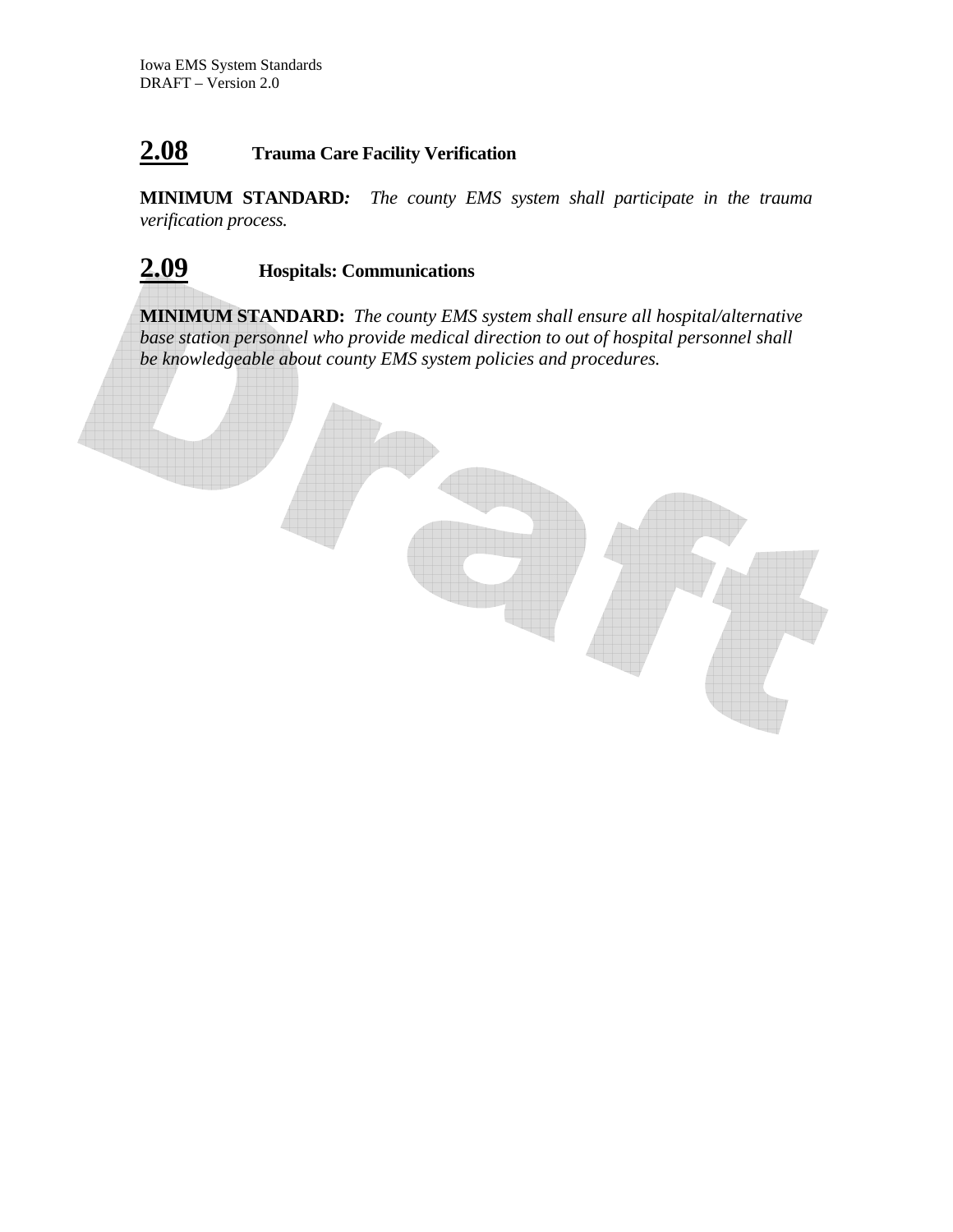# **Communications**

# **3.01 Communications: Communications Plan**

**MINIMUM STANDARD***: The county EMS system shall develop a plan to coordinate EMS communications. The plan shall specify the medical communications capabilities of emergency medical transport vehicles; non-transporting agencies; and system participants.* 

#### **Recommended Guidelines**:

- Follow the state EMS Communications Plan.
- Continue to plan towards interoperability in radio communications with public safety agencies
- **3.02 Communications:**

**MINIMUM STANDARD***: The county EMS system shall ensure system participants have two-way communications equipment that complies with the county EMS communications plan and that provides for dispatch and ambulance-to-hospital communication.* 

# **3.03 Communications: Inter-facility Transfer**

**MINIMUM STANDARD***: The county EMS system shall ensure system participants involved in inter-facility transfers shall have the ability to communicate with both the sending and receiving facilities.* 

# **3.04 Communications: Dispatch Center**

**MINIMUM STANDARD***: The county EMS system shall ensure all emergency medical transport vehicles, where physically possible (based on geography and technology), shall have the ability to communicate with a single dispatch center or disaster communications command post.* 

# **3.05 Communications: Hospitals**

**MINIMUM STANDARD***: The county EMS system shall ensure all hospitals within the county EMS system shall (where physically possible) have the ability to communicate with each other by two-way communications according to the county EMS system plan.*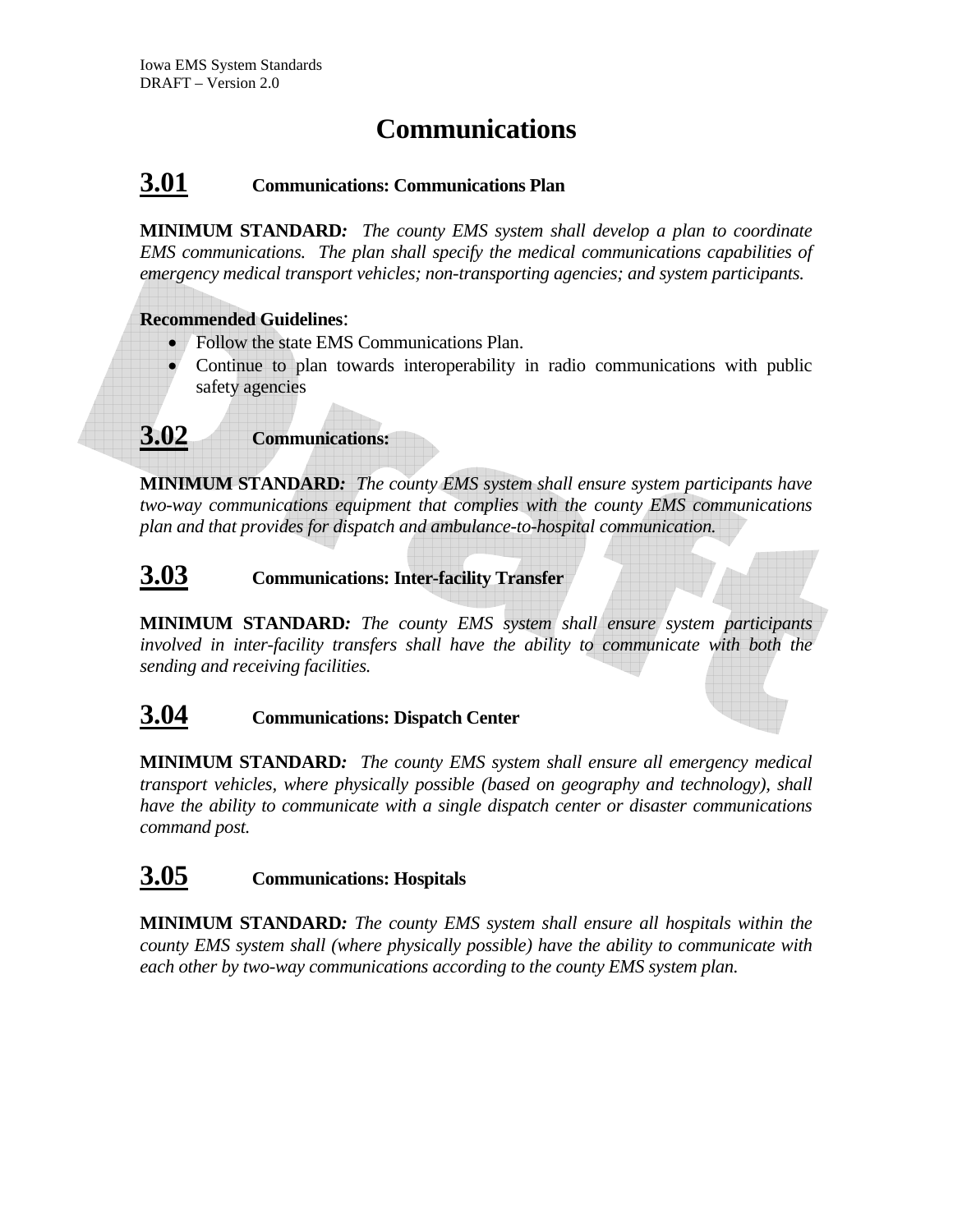# **3.06 Communications: Multi-Casualty Incidents & Disasters**

**MINIMUM STANDARD***: The county EMS system shall review, at least annually, communications linkages (inter-operability) among providers (out of hospital and hospital) in its jurisdiction and recommend needed changes for their capability to provide service in the event of multi-casualty incidents and disasters.* 

# **3.07 Public Access: 9-1-1 Planning & Coordination**

**MINIMUM STANDARD***: The county EMS system shall actively participate as a voting member of the county 911 commission and shall participate in ongoing planning and coordination of the enhanced 9-1-1 system.* 

# **3.08 Public Access: 9-1-1 Public Education**

**MINIMUM STANDARD***: The county EMS system shall be involved in public education regarding enhanced 9-1-1 system access.*

# **3.09 Resource Management: Dispatch Triage**

**MINIMUM STANDARD***: The county EMS system shall establish implement an emergency medical dispatch priority reference system, including systemized caller interrogation, dispatch triage policies, and pre-arrival instructions.* 

### **3.10 Resource Management: Integrated Dispatch**

**MINIMUM STANDARD***: The county EMS system shall have a functionally integrated dispatch with system-wide emergency management coordination, using standardized communications frequencies.*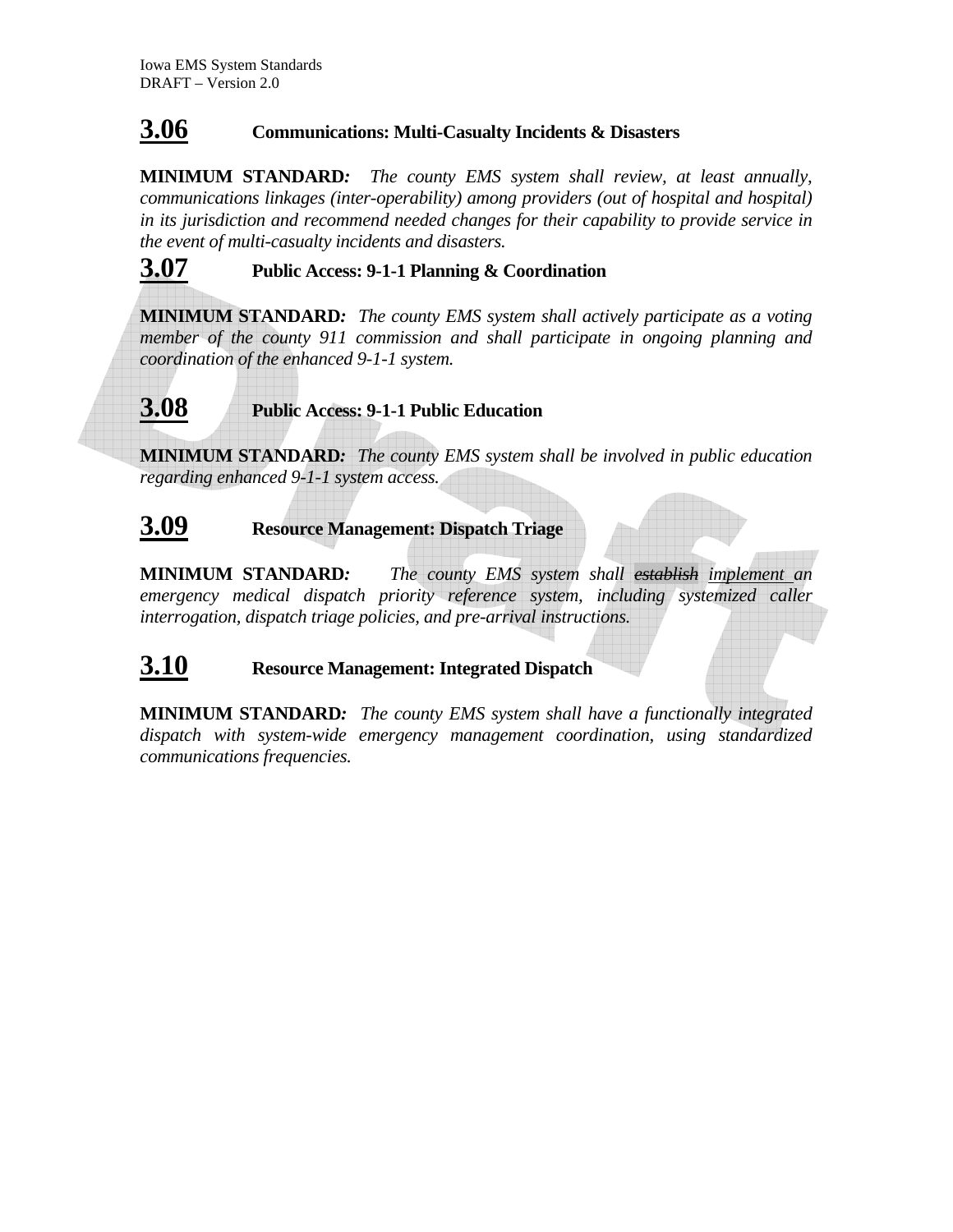# **Response & Transportation**

# **4.01 Response & Transportation: Service Area**

**MINIMUM STANDARD:** *The county EMS system shall, in coordination with neighboring EMS Systems, determine the emergency medical service response areas, to ensure the most appropriate response.* 

# **4.02 Response & Transportation: Monitoring**

**MINIMUM STANDARD:** *The county EMS system shall monitor compliance with appropriate code, rules, policies and procedures.* 

### **4.03 Response & Transportation: Contingency Response**

**MINIMUM STANDARD:** *The county EMS system shall assure a contingency plan to provide for emergent and non-emergent response during increased system volume to prevent negative medical impact to system resources.* 

### **4.04 Response & Transportation: Response Time Standards**

**MINIMUM STANDARD:** *Each county EMS system shall adopt the following standards for emergent responses. These standards shall take into account the total time from dispatch to arrival of the responding unit at the scene, including all dispatch intervals and driving time.* Emergency medical service areas (response zones) shall be designated so that, for eighty percent of emergent responses:

The response time for BLS and CPR capable first responders does not exceed:

Urban—5 minutes

Rural—15 minutes

Wilderness—as quickly as possible

The response time for an advanced life support capable responder (not functioning as the first responder) does not exceed:

 Urban-8 minutes Rural-20 minutes

The response time for an ambulance (not functioning as the first responder) does not exceed:

> Urban-8 minutes Rural- 20 minutes Wilderness—as quickly as possible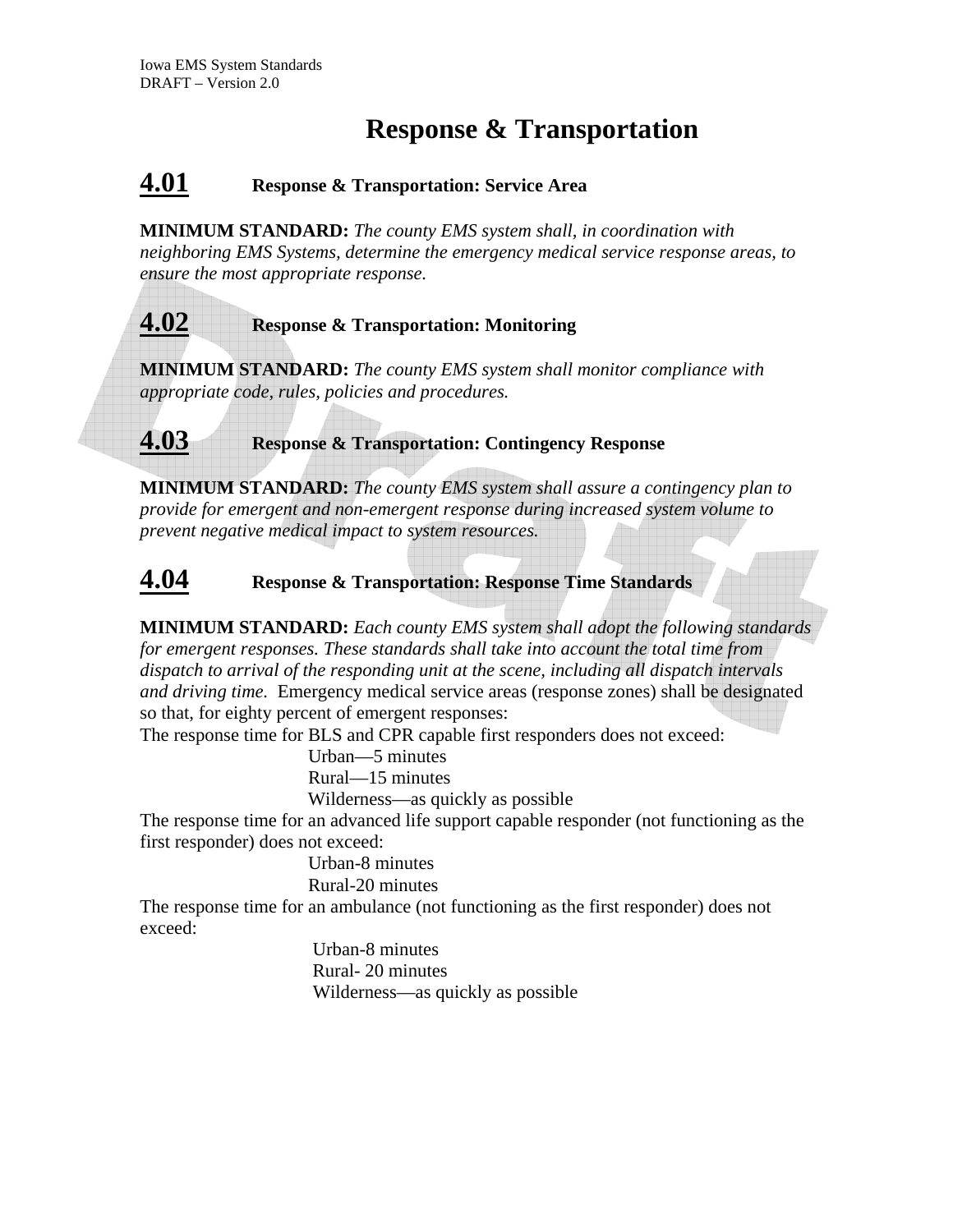# **4.05 Response & Transportation: Medical Aircraft**

**MINIMUM STANDARD:** *The county EMS system shall have a process for identifying specialty air-medical transport teams for medical aircraft and shall develop policies and procedures regarding:* 

- *Identification of aircraft to be utilized in pre-hospital patient care*
- *Requesting of EMS aircraft*
- *Dispatching of EMS aircraft*
- *Determination of EMS aircraft patient destination*
- *Orientation of pilots and medical flight crews to the county EMS system*
- *Addressing and resolving formal complaints*

**4.06 Response & Transportation: Special Vehicles** 

**MINIMUM STANDARD:** *Where applicable, the county EMS system shall identify the availability and staffing of specialty vehicles such as all-terrain vehicles, snowmobiles, water rescue and transportation vehicle.* 

# **4.07 Response & Transportation: Multi-casualty Disaster Response**

**MINIMUM STANDARD:** *The county EMS system shall develop multi-casualty response plans and procedures that are consistent with NIMS guidelines*.

**Recommended Guideline:** In cooperation with EMS and other emergency response partners, multi-casualty response plans shall be reviewed and exercised annually.

# **4.08 Response & Transportation: Multi-system Response**

**MINIMUM STANDARD:** *The county EMS system shall encourage and coordinate development of agreements that establish mutual aid responses.* 

# **4.09 Response & Transportation: EMS Agency Regulation**

**MINIMUM STANDARD:** *The county EMS system shall have a mechanism to monitor and report to the Bureau of EMS agencies that fail to comply with applicable code, rule, policies and procedures regarding system operations and clinical care.*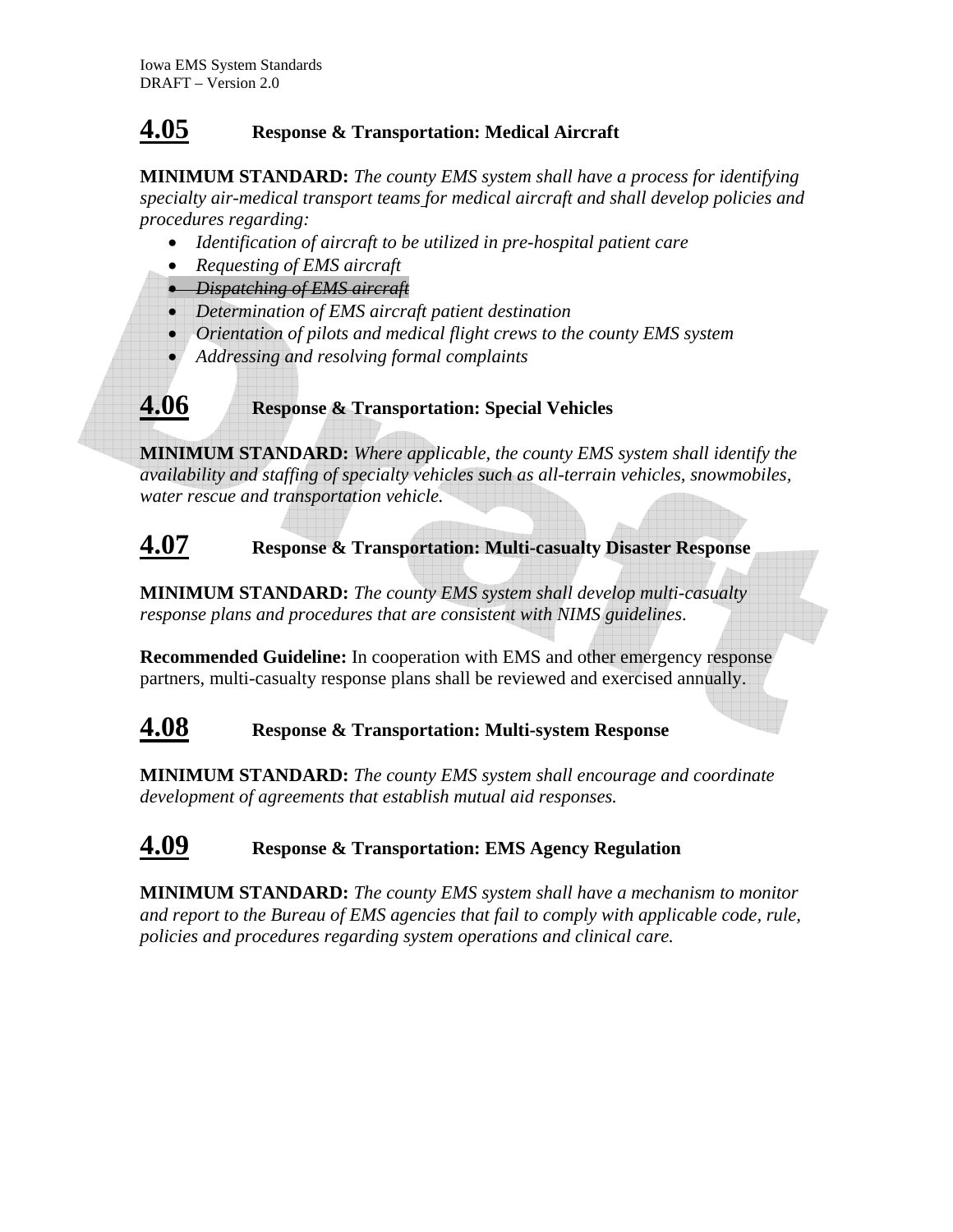# **Facilities/Critical Care**

# **5.01 Facilities: Assessment of Capabilities**

**MINIMUM STANDARD:** *The county EMS system shall assess, at least annually, the EMS-related capabilities of acute care facilities in its service area***.** 

# **5.02 Facilities: Triage, Transport & Transfer Protocols**

**MINIMUM STANDARD:** *The county EMS system shall assist hospitals with coordination of pre-hospital triage, transport and transfer destination protocols and agreements.* 

# **5.03 Facilities: Special Care Facilities**

**MINIMUM STANDARD:** *The county EMS system shall develop care plans for EMStargeted clinical conditions and determine the optimal system for the special condition involved including:* 

- *Identification of patients who should be triaged and transferred to a designated/verified center*
- *The role of non-designated/non-verified hospitals and those that are outside of the primary triage area*
- *A plan for monitoring and evaluating of the system*

**Recommended Guideline:** Special populations to include but not limited to Stroke, Trauma, Pediatric, Burns, and Myocardial Infarction.

# **5.04 Facilities: Mass Casualty Management**

**MINIMUM STANDARD:** *The county EMS system shall assist hospitals with preparation for mass casualty management, including procedures for coordinating hospital communications and patient flow.* 

# **5.05 Critical Care: Acute Care Facility Evacuation**

**MINIMUM STANDARD:** *The county EMS system shall assist with planning for acute care facility evacuation, including its impact on other EMS system providers.* 

**5.06 Enhanced level: Trauma Care system MINIMUM STANDARD:** *The county EMS system shall monitor the use of the Out of Hospital Trauma Triage Destination Decision Protocol in cooperation with their Trauma Care Facility. and design areas with consideration of workload and patient's mix.*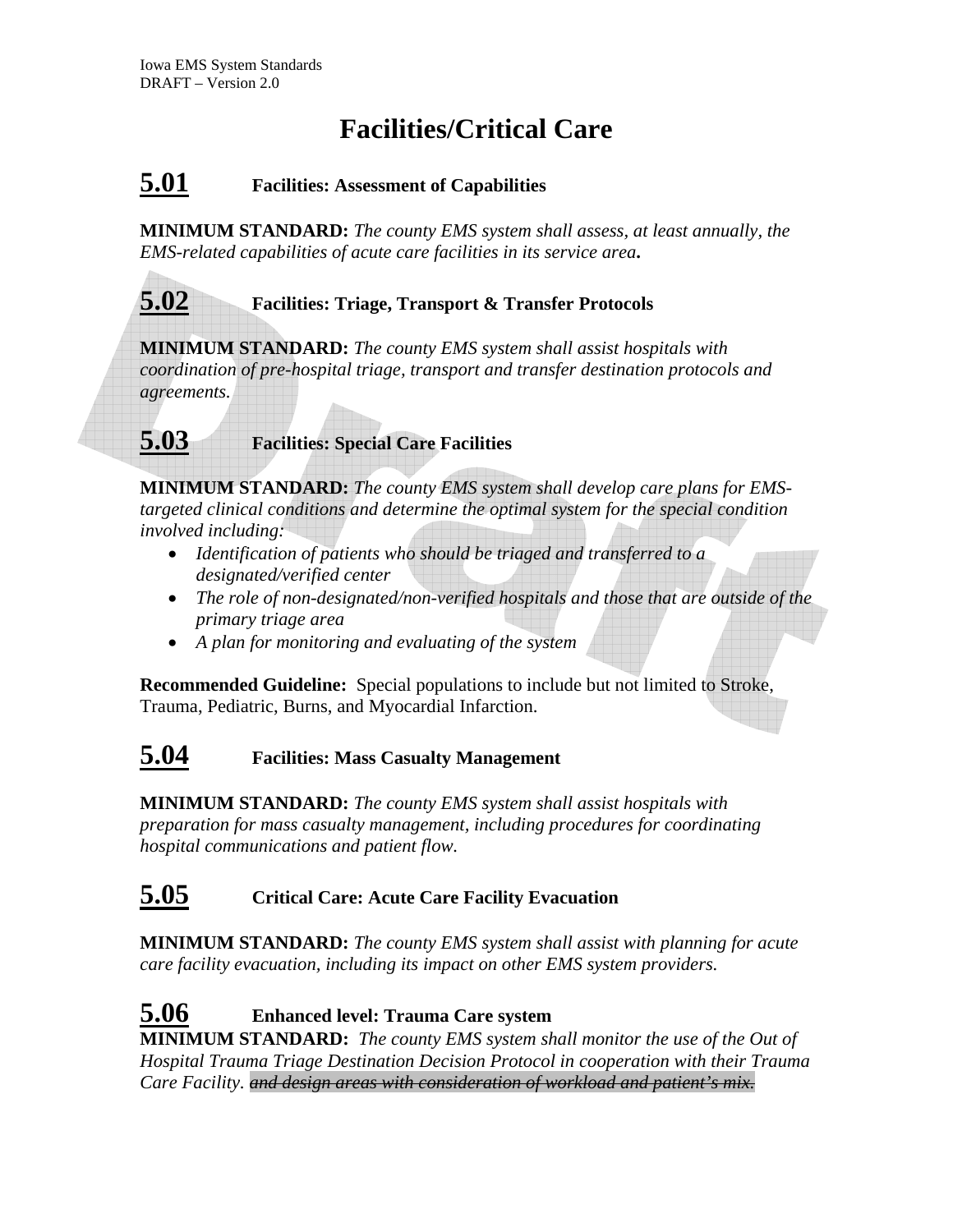# **5.07 Enhanced Level: Pediatric Emergency Medical and Critical Care system**

**MINIMUM STANDARD:** *County EMS agencies that develop pediatric emergency medical and critical care systems shall determine the optimal system.* 

### **5.08 Enhanced Level: Pediatric Emergency Medical and Critical Care System**

**MINIMUM STANDARD:** *In planning it's pediatric emergency medical and critical care system, the county EMS system shall ensure input from both out of-hospital and hospital providers and consumers.*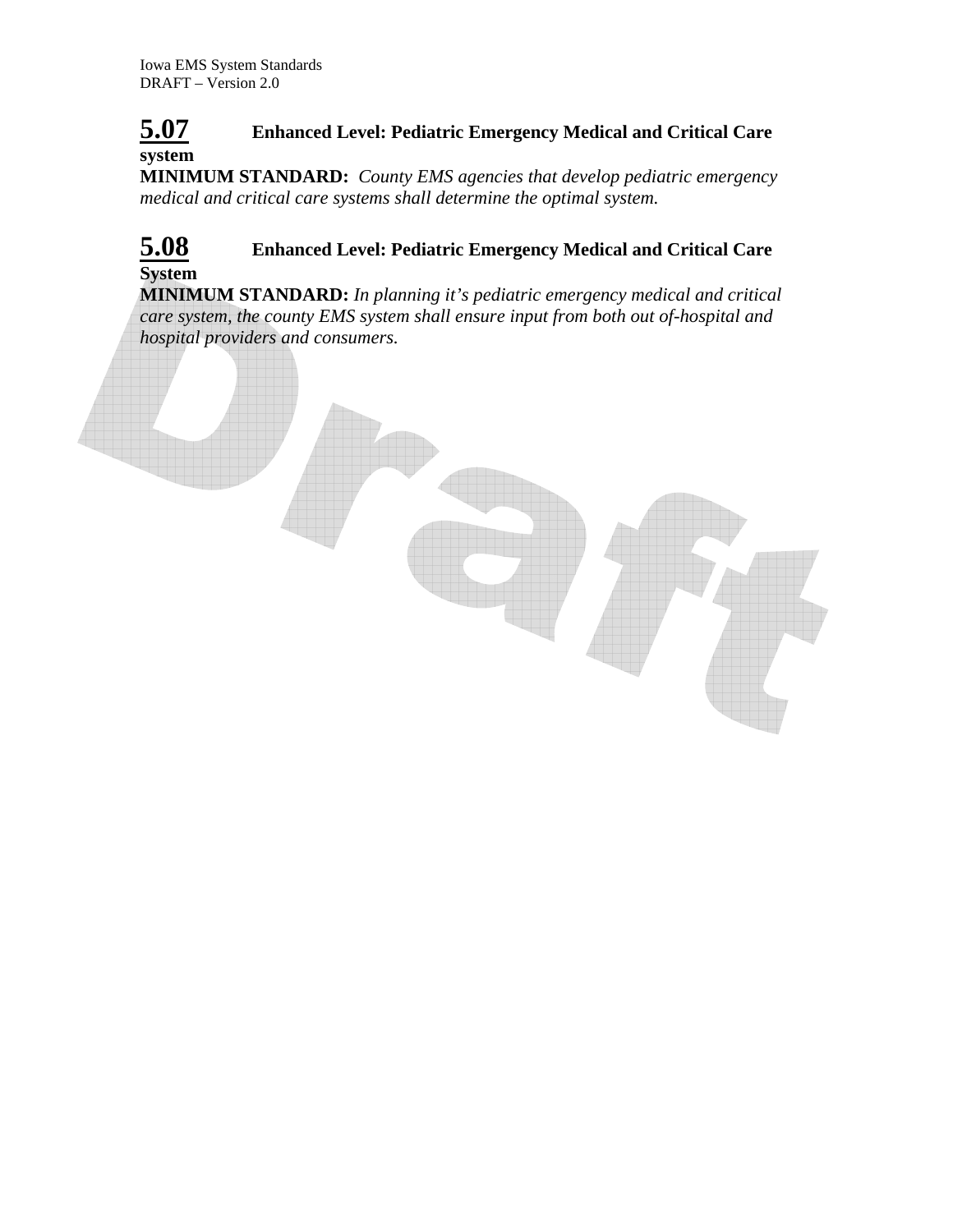# **Data Collection/System Evaluation**

# **6.01 System Evaluation: Continuous Quality Improvement Program**

**MINIMUM STANDARD:** *The county EMS system shall establish an EMS CQI program to evaluate the response to emergency medical incidents and the care provided to specific patients. The program shall address the total EMS system, including all prehospital provider agencies and hospitals. It shall address compliance with policies, procedures and protocols and identification of preventable morbidity and mortality and document resolution of deficiencies found.* 

# **6.02 Data Collection: Pre-hospital Record**

**MINIMUM STANDARD:** *Pre-hospital records for all patient responses shall be completed and forwarded to appropriate agencies as defined by Iowa Administrative Code.* 

# **6.03 System Evaluation: Out of hospital Care Audits**

**MINIMUM STANDARD:** *Audits of out-of-hospital care, including both system response and clinical aspects, shall be conducted.* 

**Recommended Guideline:** The county EMS system should have a mechanism to link pre-hospital records with dispatch, emergency department, in-patient, and discharge records.

# **6.04 System Evaluation: Medical Dispatch**

**MINIMUM STANDARD:** *The county EMS system shall have a mechanism to review medical dispatching to ensure that the appropriate level of medical response is sent to each emergency and to monitor the appropriateness of pre-arrival/post dispatch directions.* 

# **6.05 Data Collection: Data Management System**

**MINIMUM STANDARD:** *The county EMS system should establish participate in an integrated data management system that includes system response and clinical (prehospital, hospital and public health) data.*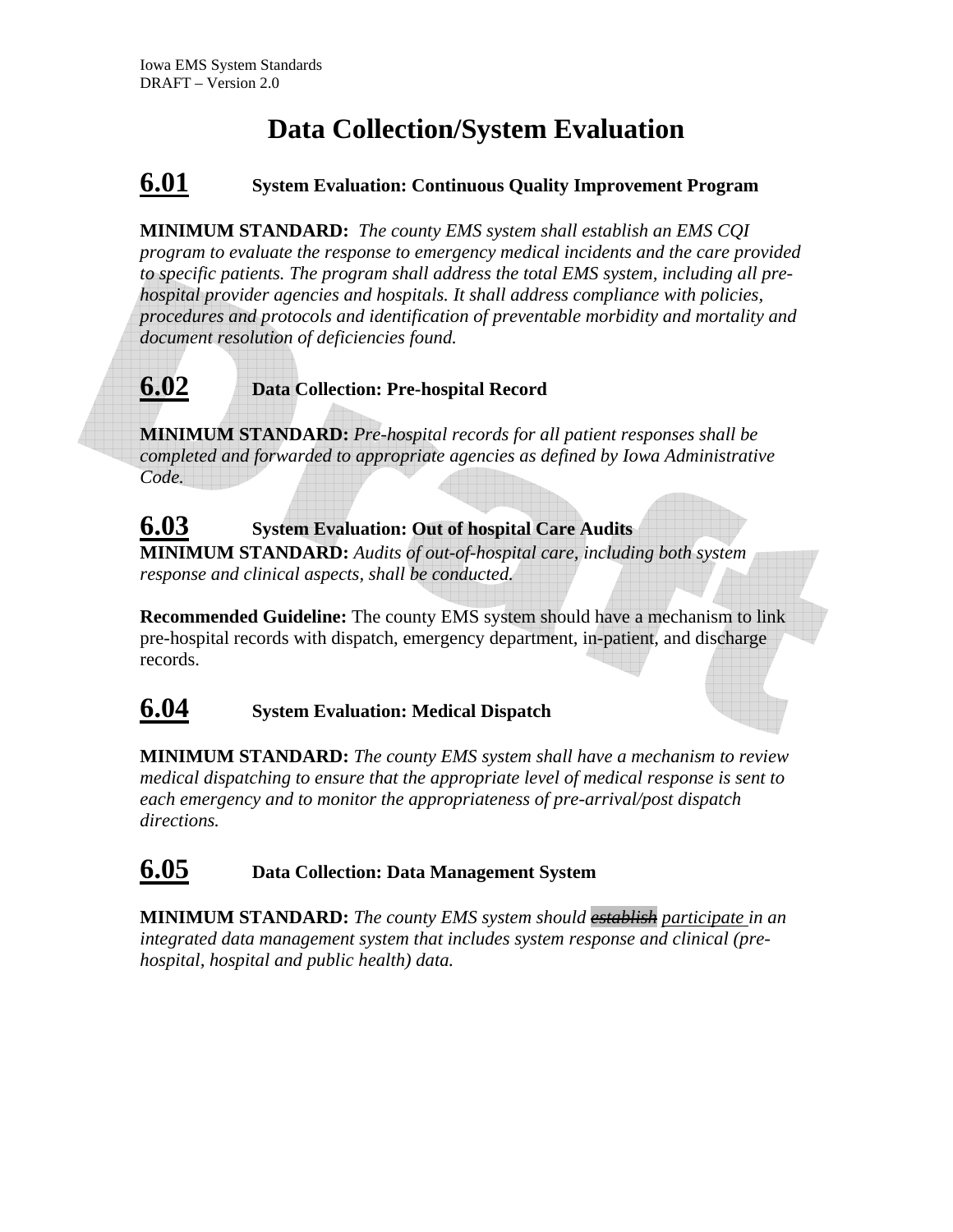# **6.06 System Evaluation: System Design Evaluation**

**MINIMUM STANDARD:** *The county EMS system shall establish an evaluation program to evaluate EMS system design and operations, including system effectiveness at meeting community needs, appropriateness of guidelines and standards, prevention strategies that are tailored to community needs, and assessment of resources needed to adequately support the system. This shall include structure, process and outcome evaluations.* 



*the results of its evaluation of EMS system design and operations to their governing agency, local services, and county EMS advisory group.*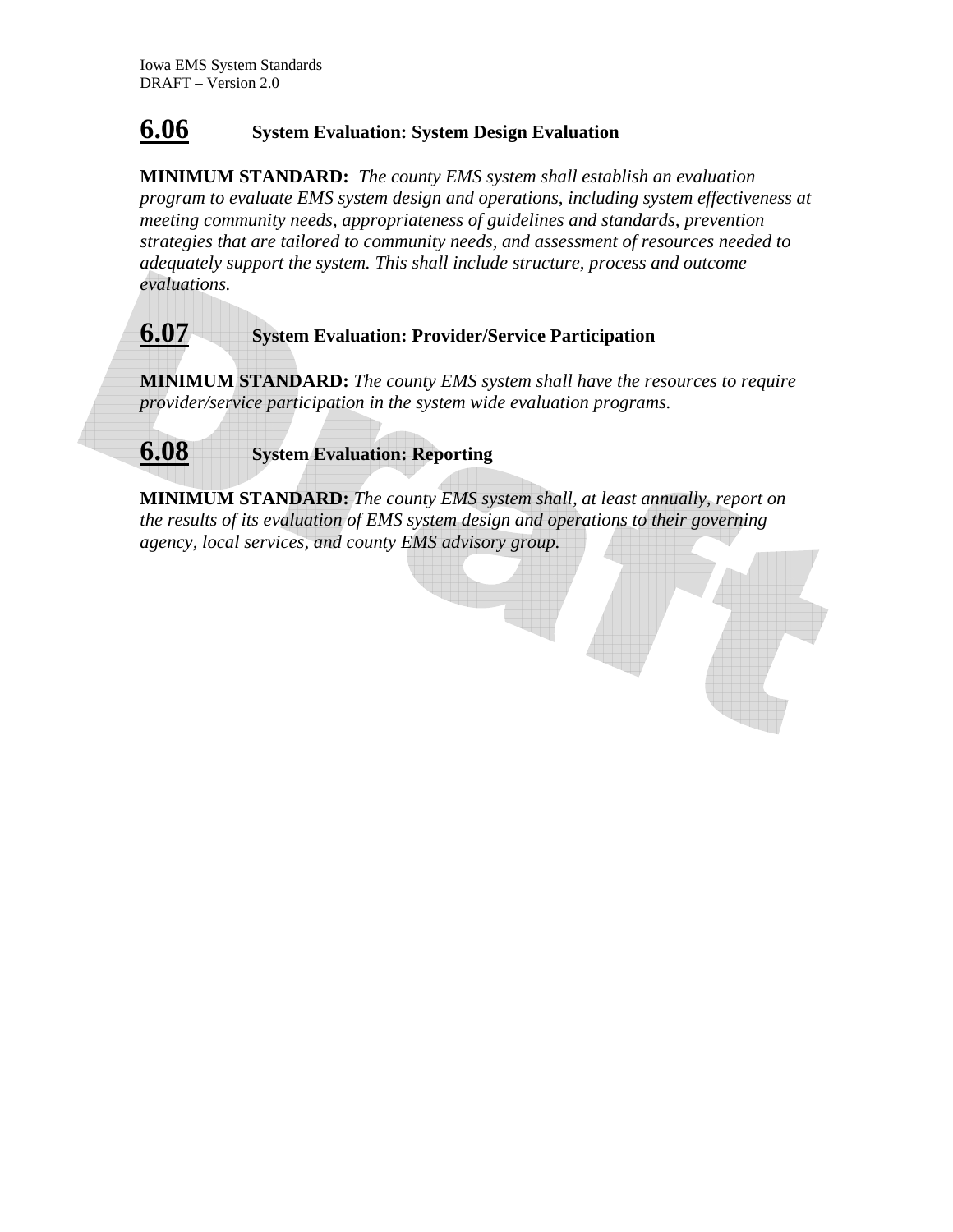# **Public Information and Education**

# **7.01 Public Information: Materials**

**MINIMUM STANDARD:** *The county EMS system shall promote the development and dissemination of information materials for the public that address:* 

- *Understanding of EMS system design and operation*
- *Proper access to the system*
- *Self help (e.g. CPR, first aid, etc)*
- *Patient and consumer rights as they relate to the EMS system*
- *Health and safety habits as they relate to the prevention and reduction of health risks in target areas and*
- *Appropriate utilization of emergency departments*

**7.02 Education: Injury Control Injury Prevention and Preventive Medicine**

**MINIMUM STANDARD:** *The county EMS system, in conjunction with other local health education programs, shall work to promote injury control and preventive medicine.* 

**Recommended Guideline:** The county EMS system should promote the development of special EMS educational programs for targeted groups at high risk of injury or illness.

# **7.03 Education: Disaster Preparedness**

**MINIMUM STANDARD:** *The county EMS system, in conjunction with the local office of emergency management (EMA) shall promote citizen disaster preparedness activities.* 

**Recommended Guideline:** The county EMS system, in conjunction with the local office of emergency management (EMA) should provide and disseminate information on disaster medical preparedness.

# **7.04 Education: First Aid and CPR Training**

**MINIMUM STANDARD:** *The county EMS system shall promote the availability of first aid and CPR training for the general public.* 

**Recommended Guideline:** The county EMS system should adopt a goal for training of an appropriate percentage of the general public in first aid and CPR. A higher percentage should be achieved in high-risk groups*.*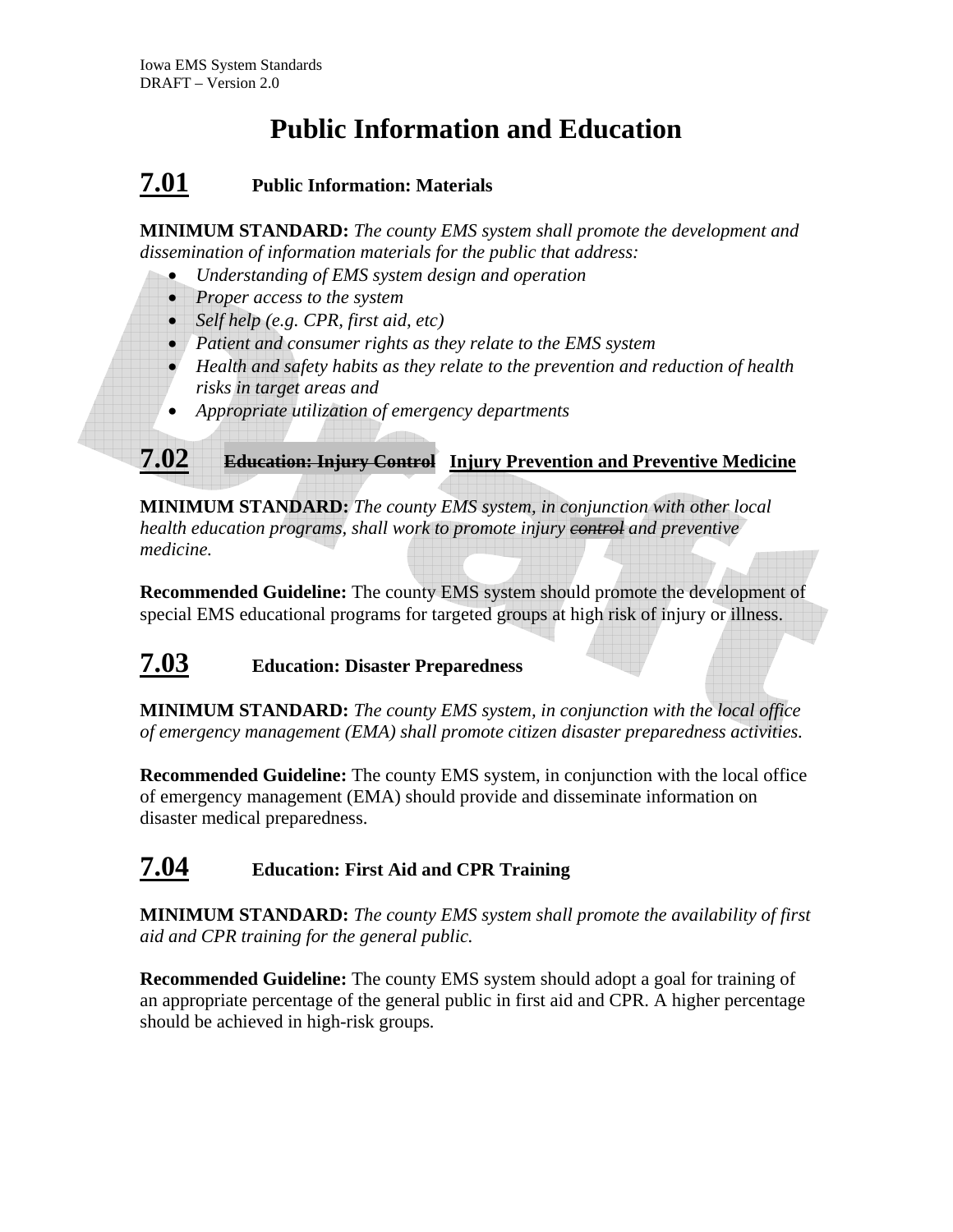# **Disaster Medical Response**

# **8.01 Disaster Medical Response: Disaster Medical Planning**

**MINIMUM STANDARD:** *The county EMS system shall participate, with their local EMA, and Public Health to develop plans, procedures and policy to respond, effectively to the medical needs created by disasters.* 

### **8.02 Disaster Medical Response: Response Plans**

**MINIMUM STANDARD:** *The county EMS System shall have medical response plans and procedures for disasters shall be applicable to incidents caused by a variety of hazards.* 

**Recommended Guideline:**The Iowa Office of Home Land Security and Emergency Management Division multi-hazard functional plan should serve as the model for the development of medical response plans for disasters.

### **8.03 Disaster Medical Response: Emergency Operation Centers**

**MINIMUM STANDARD:** *The county EMS system shall participate with their local EMA in the development and exercise of a plan for activation, operation and deactivation of the emergency operation center.*

**8.04 Disaster Medical Response: Hazardous Materials Training**

**MINIMUM STANDARD:**The county EMS System shall ensure all EMS providers be properly trained *and equipped for response to hazardous materials incidents, as determined by their system role and responsibilities.*

# **8.05 Disaster Medical Response: Disaster Plan Participation (ICS)**

**MINIMUM STANDARD:** *The county EMS system shall ensure that system participants are trained to implement the incident command system.* 

**Recommended Guideline:** Exercises of the plan are conducted annually*.*